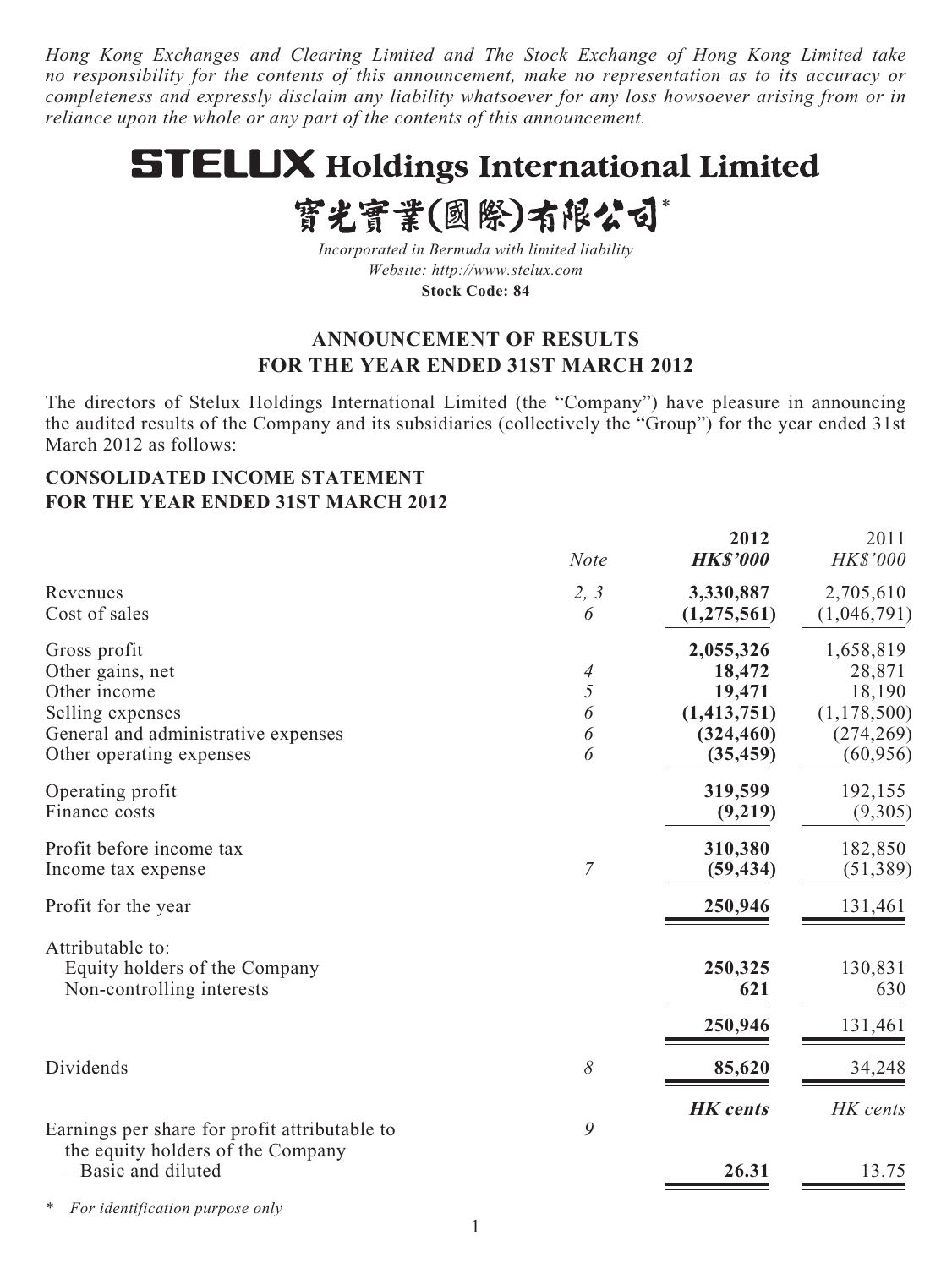# **CONSOLIDATED STATEMENT OF COMPREHENSIVE INCOME FOR THE YEAR ENDED 31ST MARCH 2012**

| 2012            | 2011     |
|-----------------|----------|
| <b>HK\$'000</b> | HK\$'000 |
| 250,946         | 131,461  |
|                 |          |
| (4,057)         | 19,729   |
| 951             | 3,335    |
|                 |          |
|                 | 1,120    |
| (3,106)         | 24,184   |
| 247,840         | 155,645  |
|                 |          |
| 247,377         | 154,707  |
| 463             | 938      |
| 247,840         | 155,645  |
|                 |          |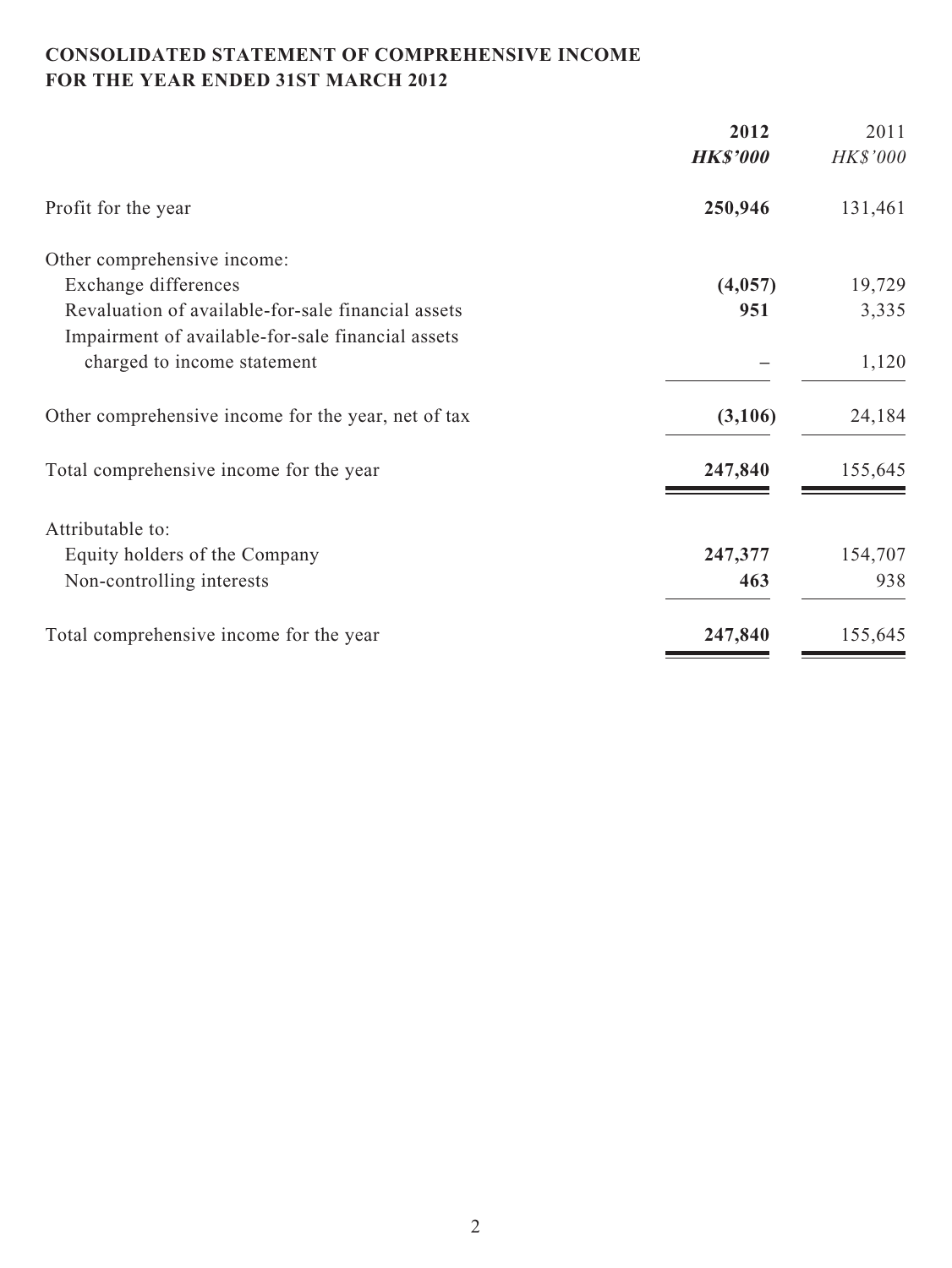## **CONSOLIDATED BALANCE SHEET AS AT 31ST MARCH 2012**

|                                                                                                                                                                        | <b>Note</b> | 2012<br><b>HK\$'000</b>                                   | 2011<br>HK\$'000                                          |
|------------------------------------------------------------------------------------------------------------------------------------------------------------------------|-------------|-----------------------------------------------------------|-----------------------------------------------------------|
| <b>ASSETS</b><br>Non-current assets                                                                                                                                    |             |                                                           |                                                           |
| Property, plant and equipment<br>Investment property<br>Prepayment of lease premium<br>Intangible assets<br>Deferred tax assets<br>Available-for-sale financial assets |             | 376,728<br>66,000<br>64,477<br>60,323<br>61,997<br>15,590 | 321,114<br>52,000<br>73,549<br>26,387<br>55,794<br>14,639 |
|                                                                                                                                                                        |             | 645,115                                                   | 543,483                                                   |
| Current assets<br><b>Stocks</b><br>Debtors and prepayments<br>Bank balances and cash                                                                                   | 10          | 1,008,902<br>455,634<br>220,855                           | 777,411<br>337,044<br>226,080                             |
|                                                                                                                                                                        |             | 1,685,391                                                 | 1,340,535                                                 |
| Total assets                                                                                                                                                           |             | 2,330,506                                                 | 1,884,018                                                 |
| <b>EQUITY</b><br>Capital and reserves attributable to the equity<br>holders of the Company<br>Share capital<br>Reserves                                                |             | 95,134<br>1,077,651                                       | 95,134<br>886,403                                         |
| Shareholders' funds<br>Non-controlling interests                                                                                                                       |             | 1,172,785<br>8,656                                        | 981,537<br>8,650                                          |
| Total equity                                                                                                                                                           |             | 1,181,441                                                 | 990,187                                                   |
| <b>LIABILITIES</b><br>Non-current liabilities<br>Deferred tax liabilities<br><b>Borrowings</b>                                                                         |             | 2,752<br>85,688<br>88,440                                 | 2,198<br>67,742<br>69,940                                 |
| <b>Current liabilities</b><br>Creditors and accruals<br>Income tax payable<br><b>Borrowings</b>                                                                        | 11          | 593,570<br>44,554<br>422,501<br>1,060,625                 | 425,613<br>28,482<br>369,796<br>823,891                   |
| <b>Total liabilities</b>                                                                                                                                               |             | 1,149,065                                                 | 893,831                                                   |
| Total equity and liabilities                                                                                                                                           |             | 2,330,506                                                 | 1,884,018                                                 |
| Net current assets                                                                                                                                                     |             | 624,766                                                   | 516,644                                                   |
| Total assets less current liabilities                                                                                                                                  |             | 1,269,881                                                 | 1,060,127                                                 |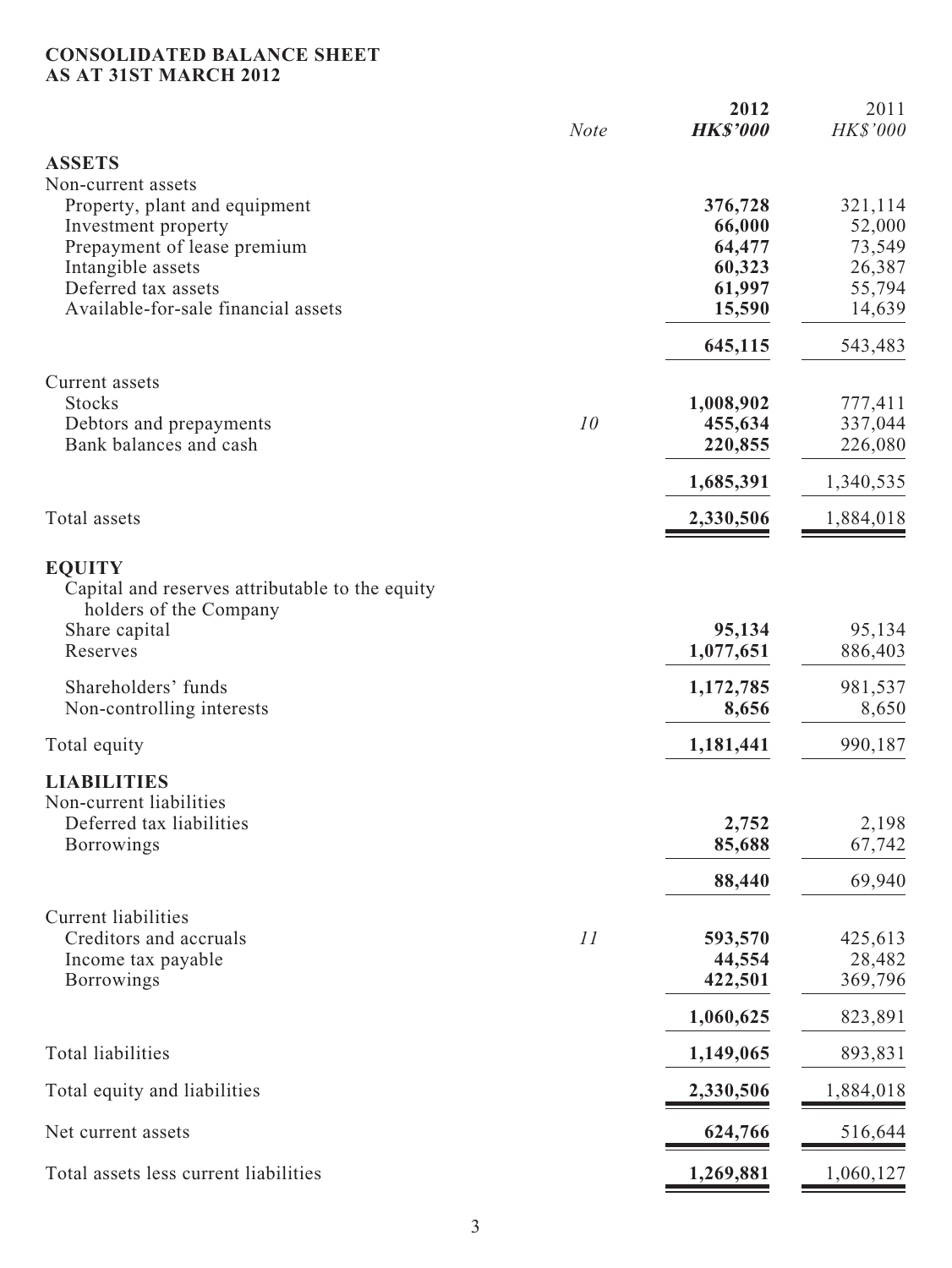## **NOTES:**

#### **1. BASIS OF PREPARATION**

The consolidated financial statements of the Group have been prepared in accordance with Hong Kong Financial Reporting Standards ("HKFRS"). The consolidated financial statements have been prepared under the historical cost convention, as modified by the revaluation of available-for-sale financial assets and investment properties.

The preparation of financial statements in conformity with HKFRS requires the use of certain critical accounting estimates. It also requires management to exercise its judgement in the process of applying the Group's accounting policies.

#### **Adoption of new standards and amendments to standards**

The following new standards and amendments to standards and interpretations are mandatory for the first time for the financial year beginning 1st April 2011 but they are either not relevant or have no impact to the Group's operations:

| HKAS 24 (Revised)                        | Related party disclosures                                   |
|------------------------------------------|-------------------------------------------------------------|
| HKAS 32 Amendment                        | Classification of rights issue                              |
| $HK(IFRIC) - Int 14$                     | Prepayment of minimum funding requirement                   |
| $HK(IFRIC) - Int 19$                     | Extinguishing financial liabilities with equity instruments |
| Annual improvement project to HKFRS 2010 |                                                             |

#### **Early adoption of HKAS 12 (Amendment) 'Income taxes – Deferred tax: recovery of underlying assets'**

In December 2010, the Hong Kong Institute of Certified Public Accountants promulgated HKAS 12 (Amendment) "Income taxes – Deferred tax: recovery of underlying assets", to introduce an exception to the principle for the measurement of deferred tax assets or liabilities arising on an investment property measured at fair value. HKAS 12 requires an entity to measure the deferred tax relating to an asset depending on whether the entity expects to recover the carrying amount of the asset through use or sale. The amendment introduces a rebuttable presumption that an investment property measured at fair value is recovered entirely by sale. The amendment is applicable retrospectively to the accounting periods beginning on or after 1st April 2012 with early adoption permitted.

The Group has early adopted this amendment retrospectively for the financial year ended 31st March 2012. As required by the amendment, the Group has re-measured the deferred tax relating to the investment property according to the tax consequence on the presumption that it is recovered entirely by sale retrospectively. The early adoption of this amendment did not result in any significant financial impact to the Group for the years ended 31st March 2012 and before.

#### **2. SEGMENT INFORMATION**

The chief operating decision-makers have been identified as the executive directors. The executive directors review the Group's financial information mainly from product and geographical perspectives. From a geographical perspective, management assesses the performance of watch and optical operations in Hong Kong, Macau and Mainland China and rest of Asia.

Sales between operating segments are carried out on terms equivalent to those prevailing in arm's length transactions. The executive directors assess the performance of the operating segments based on a measure of adjusted earnings before interest and tax (EBIT). This measurement basis excludes unallocated income and net corporate expenses.

Net corporate expenses mainly represent staff costs and provision for senior management bonus. Unallocated assets represent equipment and debtors at corporate level, available-for-sale financial assets, deferred tax assets and bank balances and cash. Unallocated liabilities represent creditors and accruals at corporate level, borrowings, deferred tax liabilities and income tax payable.

Other segment primarily relates to rental income received from an investment property in Macau.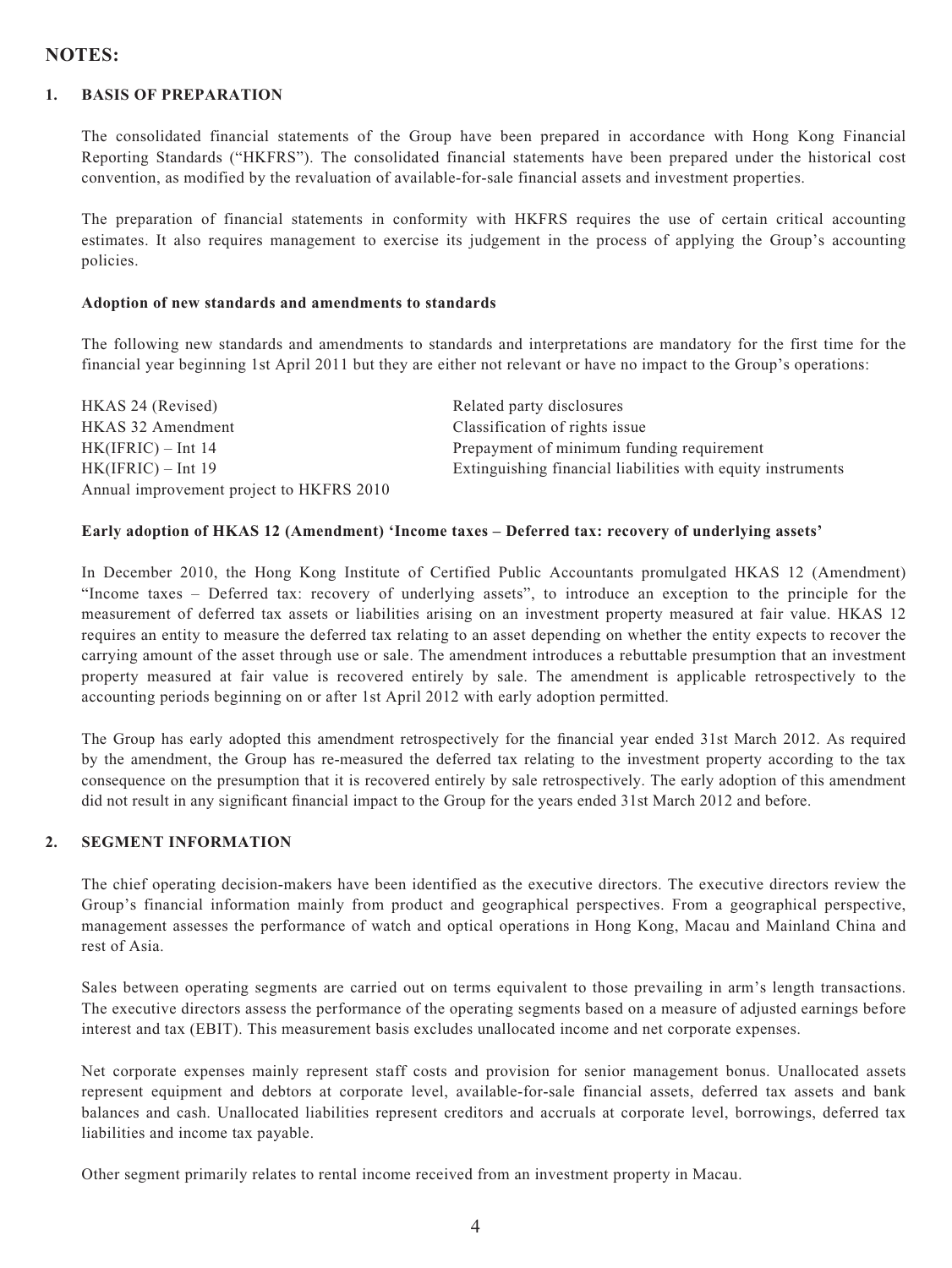|                          | For the year ended 31st March 2012 |                 |                         |                 |                 |                 |                 |
|--------------------------|------------------------------------|-----------------|-------------------------|-----------------|-----------------|-----------------|-----------------|
|                          | Watch retail                       |                 | <b>Optical retail</b>   |                 |                 |                 |                 |
|                          | Hong Kong,<br>Macau and            |                 | Hong Kong,<br>Macau and |                 |                 |                 |                 |
|                          | Mainland                           | Rest of         | Mainland                | Rest of         | Wholesale       | Other           | Group           |
|                          | China                              | Asia            | China                   | Asia            | trading         | segment         | <b>Total</b>    |
|                          | <b>HK\$'000</b>                    | <b>HK\$'000</b> | <b>HK\$'000</b>         | <b>HK\$'000</b> | <b>HK\$'000</b> | <b>HK\$'000</b> | <b>HK\$'000</b> |
| Revenues                 |                                    |                 |                         |                 |                 |                 |                 |
| Gross segment            | 1,268,441                          | 535,073         | 800,005                 | 301,071         | 896,970         | 15,512          | 3,817,072       |
| Inter-segment            |                                    |                 |                         |                 | (472, 233)      | (13,952)        | (486, 185)      |
|                          | 1,268,441                          | 535,073         | 800,005                 | 301,071         | 424,737         | 1,560           | 3,330,887       |
| Segment results          | 171,388                            | 19,366          | 65,586                  | 18,900          | 94,438          | 9,395           | 379,073         |
| Unallocated income       |                                    |                 |                         |                 |                 |                 | 4,773           |
| Net corporate expenses   |                                    |                 |                         |                 |                 |                 | (64, 247)       |
| Operating profit         |                                    |                 |                         |                 |                 |                 | 319,599         |
| Finance costs            |                                    |                 |                         |                 |                 |                 | (9,219)         |
| Profit before income tax |                                    |                 |                         |                 |                 |                 | 310,380         |
| Income tax expense       |                                    |                 |                         |                 |                 |                 | (59, 434)       |
| Profit for the year      |                                    |                 |                         |                 |                 |                 | 250,946         |

|                                 | For the year ended 31st March 2012                                     |                                    |                                                                 |                                    |                                         |                                    |                              |                                   |
|---------------------------------|------------------------------------------------------------------------|------------------------------------|-----------------------------------------------------------------|------------------------------------|-----------------------------------------|------------------------------------|------------------------------|-----------------------------------|
|                                 | Watch retail                                                           |                                    | Optical retail                                                  |                                    |                                         |                                    |                              |                                   |
|                                 | Hong Kong,<br>Macau and<br><b>Mainland</b><br>China<br><b>HK\$'000</b> | Rest of<br>Asia<br><b>HK\$'000</b> | Hong Kong,<br>Macau and<br>Mainland<br>China<br><b>HK\$'000</b> | Rest of<br>Asia<br><b>HK\$'000</b> | Wholesale<br>trading<br><b>HK\$'000</b> | Other<br>segment<br><b>HKS'000</b> | Corporate<br><b>HK\$'000</b> | Group<br>Total<br><b>HK\$'000</b> |
| Capital expenditures            | (44, 781)                                                              | (35, 833)                          | (41, 540)                                                       | (26,056)                           | (39, 377)                               | -                                  | (2, 463)                     | (190, 050)                        |
| Depreciation                    | (27, 246)                                                              | (19,751)                           | (21, 406)                                                       | (14,918)                           | (1,274)                                 | (4,821)                            | (1,246)                      | (90, 662)                         |
| Amortisation of prepayment      |                                                                        |                                    |                                                                 |                                    |                                         |                                    |                              |                                   |
| of lease premium                |                                                                        | (4,242)                            | -                                                               | (3, 415)                           |                                         |                                    |                              | (7,657)                           |
| Fair value gain of an           |                                                                        |                                    |                                                                 |                                    |                                         |                                    |                              |                                   |
| investment property             |                                                                        |                                    |                                                                 |                                    |                                         | 14,000                             |                              | 14,000                            |
| (Provision)/write back of       |                                                                        |                                    |                                                                 |                                    |                                         |                                    |                              |                                   |
| provision for stocks            | (12, 154)                                                              | (5,076)                            | (2,887)                                                         | (4,605)                            | 868                                     |                                    |                              | (23, 854)                         |
| Impairment of property, plant   |                                                                        |                                    |                                                                 |                                    |                                         |                                    |                              |                                   |
| and equipment                   | (1, 824)                                                               |                                    | -                                                               | (1,041)                            |                                         |                                    |                              | (2, 865)                          |
| Provision for onerous contracts | (2, 833)                                                               |                                    |                                                                 |                                    |                                         |                                    |                              | (2, 833)                          |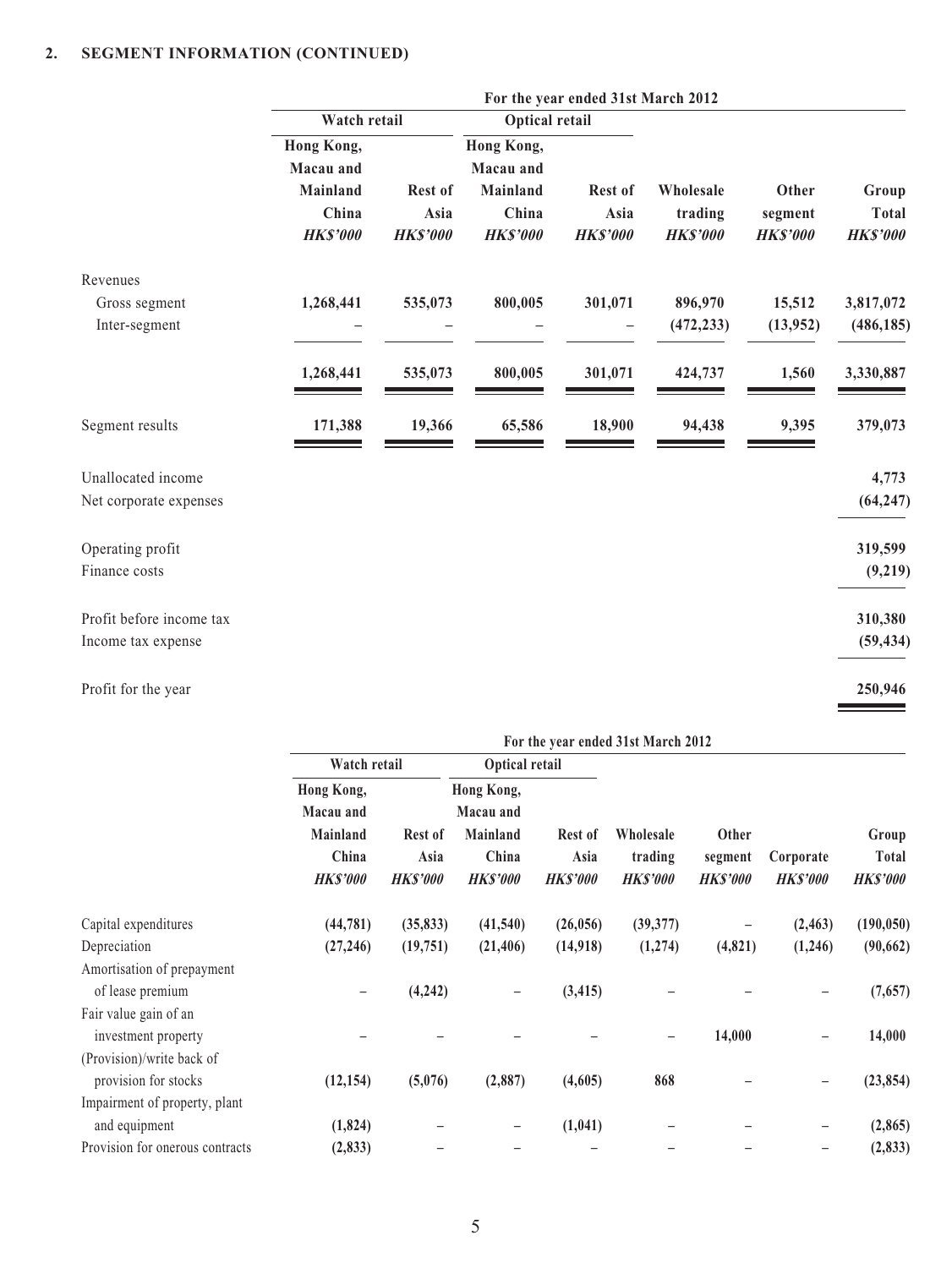|                                                | As at 31st March 2012                       |                                           |                                      |                                           |                                         |                                     |                                          |
|------------------------------------------------|---------------------------------------------|-------------------------------------------|--------------------------------------|-------------------------------------------|-----------------------------------------|-------------------------------------|------------------------------------------|
|                                                | Watch retail                                |                                           | Optical retail                       |                                           |                                         |                                     |                                          |
|                                                | Hong Kong,<br>Macau and                     |                                           | Hong Kong,<br>Macau and              |                                           |                                         |                                     |                                          |
|                                                | <b>Mainland</b><br>China<br><b>HK\$'000</b> | <b>Rest of</b><br>Asia<br><b>HK\$'000</b> | Mainland<br>China<br><b>HK\$'000</b> | <b>Rest of</b><br>Asia<br><b>HK\$'000</b> | Wholesale<br>trading<br><b>HK\$'000</b> | Other<br>segment<br><b>HK\$'000</b> | Group<br><b>Total</b><br><b>HK\$'000</b> |
| Segment assets<br>Unallocated assets           | 660,441                                     | 368,776                                   | 302,119                              | 202,848                                   | 299,119                                 | 186,008                             | 2,019,311<br>311,195                     |
| Total assets                                   |                                             |                                           |                                      |                                           |                                         |                                     | 2,330,506                                |
| Segment liabilities<br>Unallocated liabilities | 205,049                                     | 52,057                                    | 162,231                              | 39,103                                    | 95,962                                  | 1,024                               | 555,426<br>593,639                       |
| Total liabilities                              |                                             |                                           |                                      |                                           |                                         |                                     | 1,149,065                                |
|                                                |                                             |                                           |                                      |                                           |                                         |                                     |                                          |

|                          |              | For the year ended 31st March 2011 |                |          |            |           |            |
|--------------------------|--------------|------------------------------------|----------------|----------|------------|-----------|------------|
|                          | Watch retail |                                    | Optical retail |          |            |           |            |
|                          | Hong Kong,   |                                    | Hong Kong,     |          |            |           |            |
|                          | Macau and    |                                    | Macau and      |          |            |           |            |
|                          | Mainland     | Rest of                            | Mainland       | Rest of  | Wholesale  | Other     | Group      |
|                          | China        | Asia                               | China          | Asia     | trading    | segment   | Total      |
|                          | HK\$'000     | HK\$'000                           | HK\$'000       | HK\$'000 | HK\$'000   | HK\$'000  | HK\$'000   |
| Revenues                 |              |                                    |                |          |            |           |            |
| Gross segment            | 931,620      | 484,549                            | 655,298        | 276,010  | 632,981    | 14,135    | 2,994,593  |
| Inter-segment            |              |                                    |                |          | (276, 405) | (12, 578) | (288, 983) |
|                          | 931,620      | 484,549                            | 655,298        | 276,010  | 356,576    | 1,557     | 2,705,610  |
| Segment results          | 69,800       | 29,925                             | 31,768         | 23,515   | 75,898     | 9,268     | 240,174    |
| Unallocated income       |              |                                    |                |          |            |           | 4,308      |
| Net corporate expenses   |              |                                    |                |          |            |           | (52, 327)  |
| Operating profit         |              |                                    |                |          |            |           | 192,155    |
| Finance costs            |              |                                    |                |          |            |           | (9,305)    |
| Profit before income tax |              |                                    |                |          |            |           | 182,850    |
| Income tax expense       |              |                                    |                |          |            |           | (51, 389)  |
| Profit for the year      |              |                                    |                |          |            |           | 131,461    |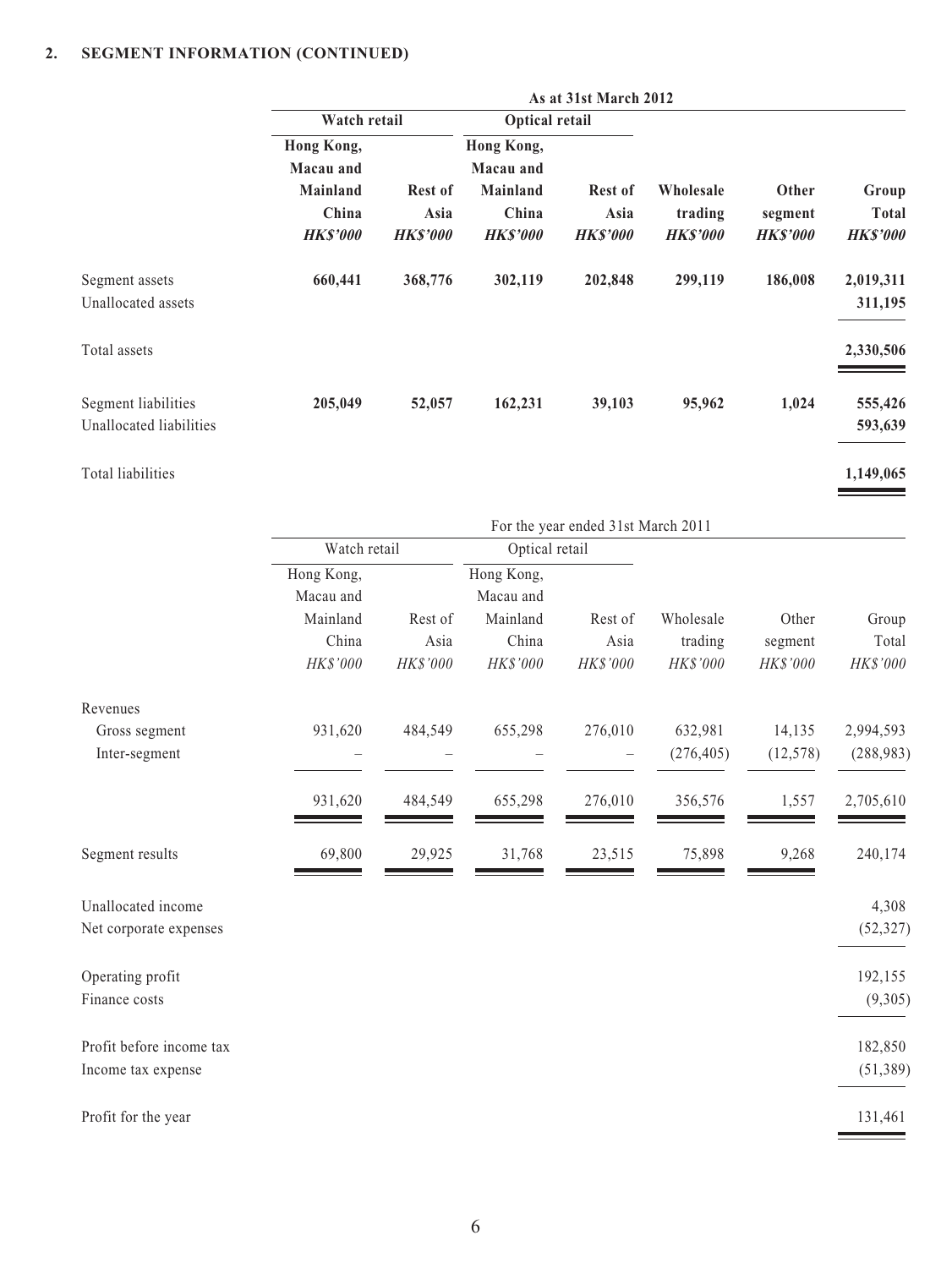|                                              | For the year ended 31st March 2011 |              |                   |                |                 |                 |           |            |
|----------------------------------------------|------------------------------------|--------------|-------------------|----------------|-----------------|-----------------|-----------|------------|
|                                              |                                    | Watch retail |                   | Optical retail |                 |                 |           |            |
|                                              | Hong Kong,                         |              | Hong Kong,        |                |                 |                 |           |            |
|                                              | Macau and                          |              | Macau and         |                |                 |                 |           |            |
|                                              | Mainland                           | Rest of      | Mainland          | Rest of        | Wholesale       | Other           |           | Group      |
|                                              | China                              | Asia         | China             | Asia           | trading         | segment         | Corporate | Total      |
|                                              | HK\$'000                           | HK\$'000     | <b>HK\$'000</b>   | HK\$'000       | <b>HK\$'000</b> | <b>HK\$'000</b> | HK\$'000  | HK\$'000   |
| Capital expenditures                         | (23, 942)                          | (27, 613)    | (19,930)          | (41, 913)      | (556)           | (603)           | (1, 843)  | (116, 400) |
| Depreciation                                 | (23,269)                           | (18, 716)    | (18,078)          | (13,580)       | (1, 430)        | (4,823)         | (930)     | (80, 826)  |
| Amortisation of prepayment                   |                                    |              |                   |                |                 |                 |           |            |
| of lease premium                             |                                    | (4,148)      | $\qquad \qquad -$ | (3,371)        |                 |                 |           | (7,519)    |
| Fair value gain of an<br>investment property |                                    |              |                   |                |                 | 13,400          |           | 13,400     |
| (Provision)/write back of                    |                                    |              |                   |                |                 |                 |           |            |
| provision for stocks                         | (29, 842)                          | (6,678)      | (4,400)           | (3,251)        | 1,406           |                 |           | (42, 765)  |
| Impairment of property, plant                |                                    |              |                   |                |                 |                 |           |            |
| and equipment                                | (1,379)                            | (3, 332)     | (878)             | (530)          |                 |                 |           | (6, 119)   |
| Write back of provision for                  |                                    |              |                   |                |                 |                 |           |            |
| onerous contracts                            |                                    |              | 96                |                |                 |                 |           | 96         |

|                         | As at 31st March 2011   |          |                         |                 |                 |                 |                 |  |
|-------------------------|-------------------------|----------|-------------------------|-----------------|-----------------|-----------------|-----------------|--|
|                         | Watch retail            |          | Optical retail          |                 |                 |                 |                 |  |
|                         | Hong Kong,<br>Macau and |          | Hong Kong,<br>Macau and |                 |                 |                 |                 |  |
|                         | Mainland                | Rest of  | Mainland                | Rest of         | Wholesale       | Other           | Group           |  |
|                         | China                   | Asia     | China                   | Asia            | trading         | segment         | Total           |  |
|                         | <b>HK\$'000</b>         | HK\$'000 | <b>HK\$'000</b>         | <b>HK\$'000</b> | <b>HK\$'000</b> | <b>HK\$'000</b> | <b>HK\$'000</b> |  |
| Segment assets          | 479,392                 | 291,145  | 226,726                 | 176,932         | 224,241         | 176,819         | 1,575,255       |  |
| Unallocated assets      |                         |          |                         |                 |                 |                 | 308,763         |  |
| Total assets            |                         |          |                         |                 |                 |                 | 1,884,018       |  |
| Segment liabilities     | 169,227                 | 40,794   | 116,023                 | 33,372          | 46,127          | 1,003           | 406,546         |  |
| Unallocated liabilities |                         |          |                         |                 |                 |                 | 487,285         |  |
| Total liabilities       |                         |          |                         |                 |                 |                 | 893,831         |  |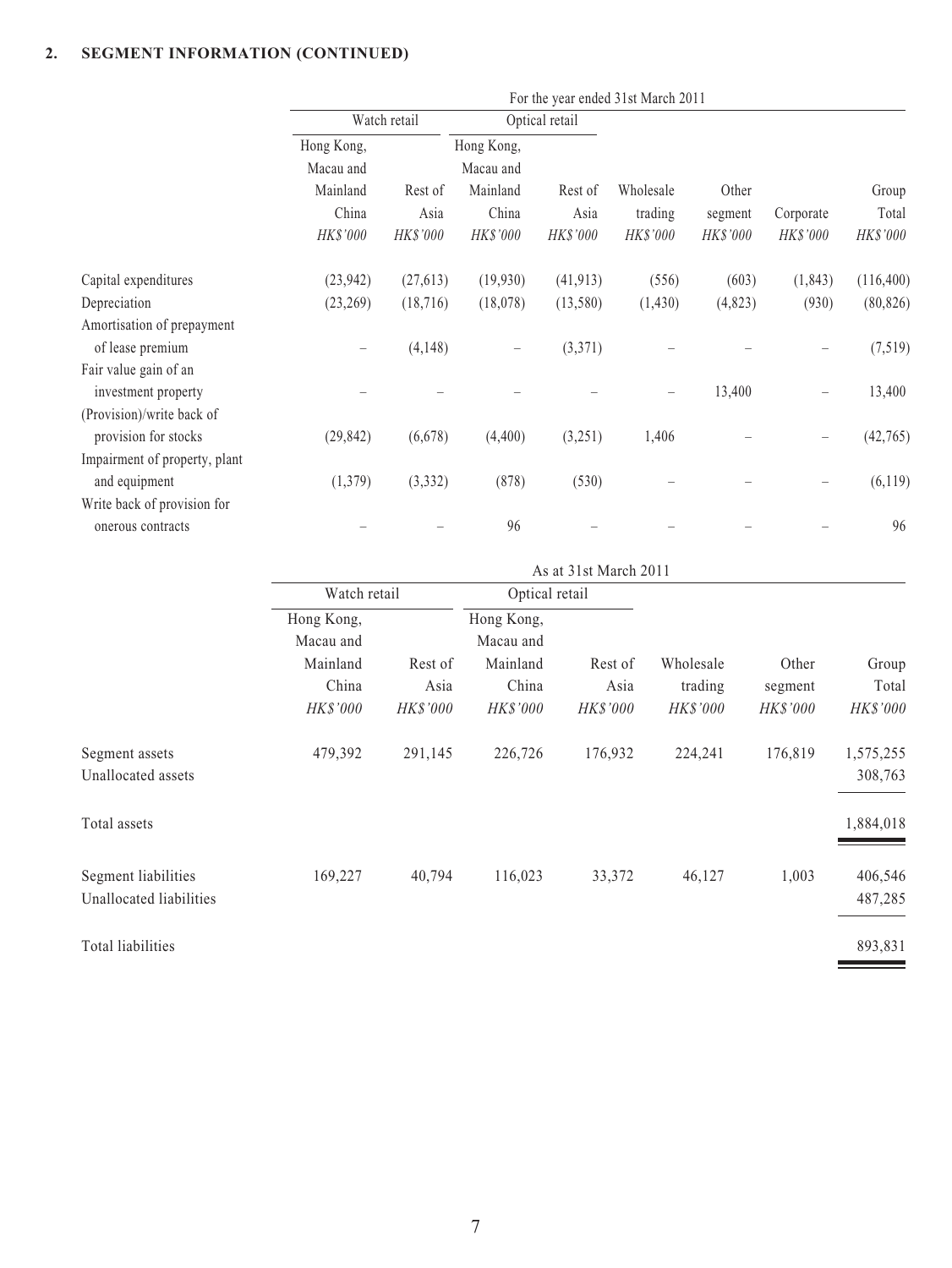**3. REVENUES**

An analysis of the Group's revenue by geographical area is as follows:

|                | 2012            | 2011      |
|----------------|-----------------|-----------|
|                | <b>HK\$'000</b> | HK\$'000  |
| Hong Kong      | 1,828,679       | 1,442,044 |
| Macau          | 178,326         | 98,737    |
| Mainland China | 261,251         | 215,885   |
| Rest of Asia   | 1,062,134       | 947,978   |
| Europe         | 497             | 642       |
| Others         |                 | 324       |
|                | 3,330,887       | 2,705,610 |
|                |                 |           |

An analysis of the Group's non-current assets (other than financial instruments and deferred tax assets) by geographical area is as follows:

|                                                               | 2012            | 2011      |
|---------------------------------------------------------------|-----------------|-----------|
|                                                               | <b>HK\$'000</b> | HK\$'000  |
| Hong Kong                                                     | 190,815         | 170,901   |
| Macau                                                         | 133,657         | 116,178   |
| Mainland China                                                | 22,337          | 15,505    |
| Rest of Asia                                                  | 185,372         | 168,942   |
| Others                                                        | 35,347          | 1,524     |
|                                                               | 567,528         | 473,050   |
| <b>REVENUES</b><br>3.                                         |                 |           |
|                                                               | 2012            | 2011      |
|                                                               | <b>HK\$'000</b> | HK\$'000  |
| Turnover                                                      |                 |           |
| Sales of goods                                                | 3,329,327       | 2,704,053 |
| Gross rental income                                           | 1,560           | 1,557     |
|                                                               | 3,330,887       | 2,705,610 |
| <b>OTHER GAINS, NET</b><br>4.                                 |                 |           |
|                                                               | 2012            | 2011      |
|                                                               | <b>HK\$'000</b> | HK\$'000  |
| (Loss)/gain on disposal of property, plant and equipment, net | (312)           | 419       |
| Gain on disposal of an investment property                    |                 | 1,296     |
| Fair value gain of an investment property                     | 14,000          | 13,400    |
| Exchange gain, net                                            | 4,784           | 13,756    |
|                                                               | 18,472          | 28,871    |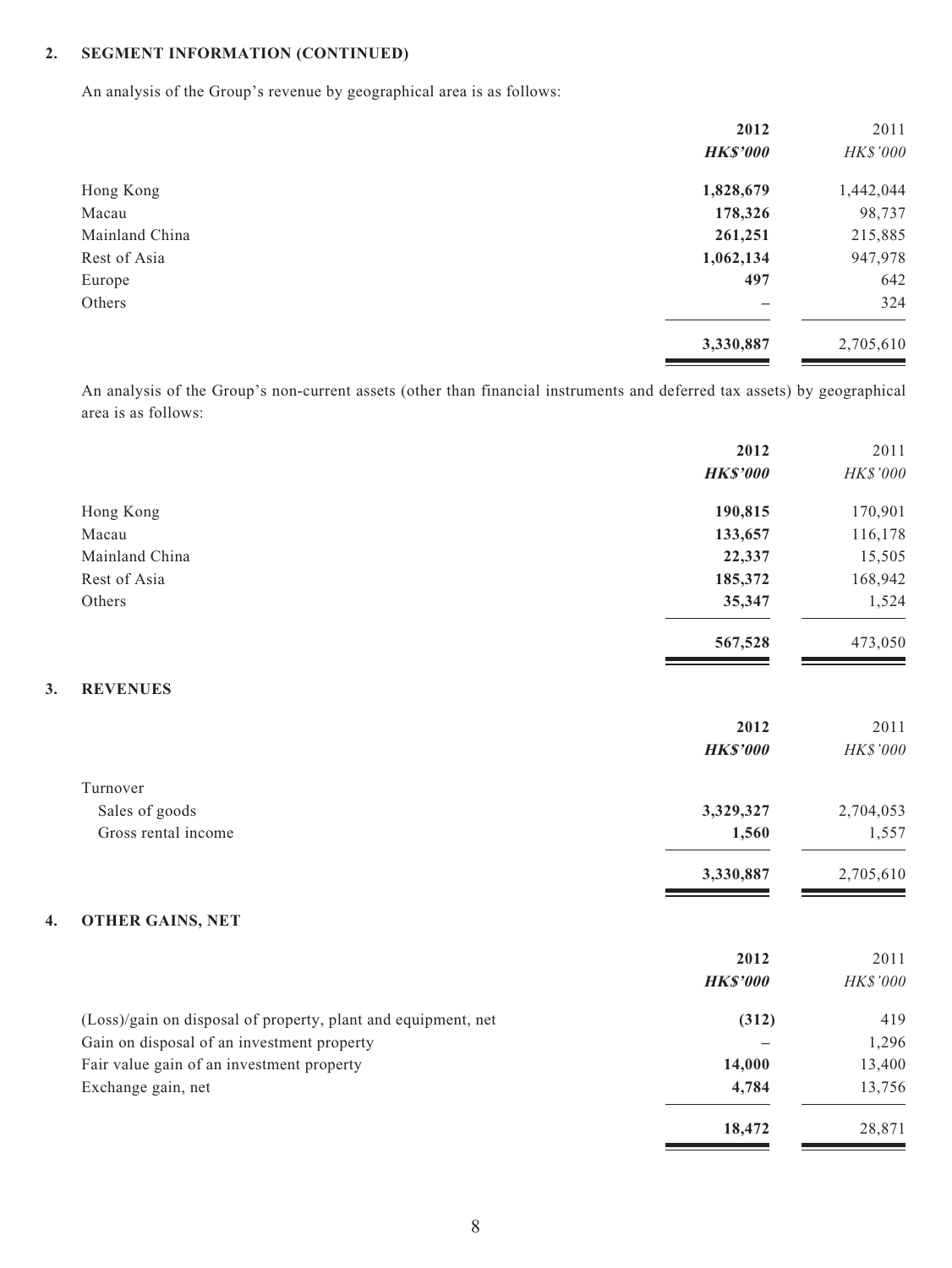#### **5. OTHER INCOME**

|                                  | 2012            | 2011     |
|----------------------------------|-----------------|----------|
|                                  | <b>HK\$'000</b> | HK\$'000 |
| Building management fee income   | 3,671           | 3,747    |
| Dividend income from investments | 4,682           | 4,482    |
| Interest income                  | 569             | 200      |
| Sundries                         | 10,549          | 9,761    |
|                                  | 19,471          | 18,190   |

 $\overline{\phantom{a}}$ 

#### **6. EXPENSES BY NATURE**

|                                                           | 2012            | 2011      |
|-----------------------------------------------------------|-----------------|-----------|
|                                                           | <b>HK\$'000</b> | HK\$'000  |
| Cost of stocks sold and raw materials consumed            | 1,275,561       | 1,046,791 |
| Amortisation of prepayment of lease premium               | 7,657           | 7,519     |
| Depreciation of property, plant and equipment             |                 |           |
| $-$ Owned                                                 | 90,234          | 80,358    |
| - Leased                                                  | 428             | 468       |
| Impairment of property, plant and equipment               | 2,865           | 6,119     |
| Provision/(write back of provision) for onerous contracts | 2,833           | (96)      |
| Auditor's remuneration                                    |                 |           |
| - Audit services                                          | 7,873           | 6,334     |
| - Non-audit services                                      | 1,147           | 1,645     |
| Operating leases                                          |                 |           |
| $-$ Buildings                                             | 528,875         | 452,358   |
| $-$ Equipment                                             |                 | 5         |
| Provision for stocks                                      | 23,854          | 42,765    |
| Impairment of debtors                                     | 156             | 197       |
| Impairment of available-for-sale financial assets         |                 | 2,403     |
| Reversal of bad debts provision                           | (191)           | (83)      |
| Donations                                                 | 1,477           | 1,117     |
| Employee benefit expenses                                 | 568,092         | 464,895   |
| Others                                                    | 538,370         | 447,721   |
| Total cost of sales, selling expenses, general and        |                 |           |
| administrative expenses and other operating expenses      | 3,049,231       | 2,560,516 |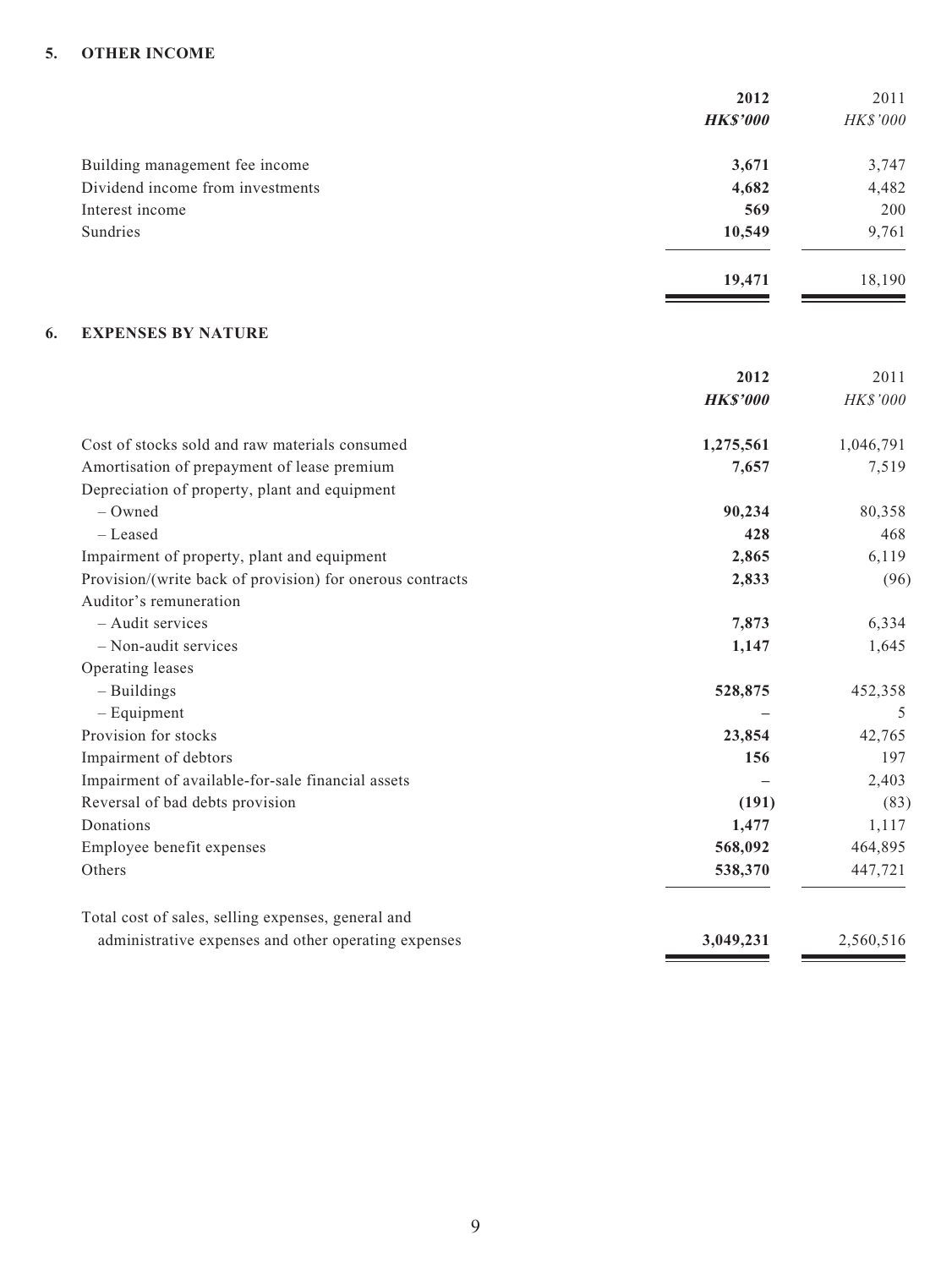#### **7. INCOME TAX EXPENSE**

Hong Kong profits tax has been provided at the rate of 16.5% on the estimated assessable profits for the year ended 31st March 2012 (2011: 16.5%) less relief for available tax losses. Taxation on overseas profits has been calculated on the estimated assessable profits for the year at the rates of taxation prevailing in the territories in which the Group operates.

The amount of income tax charged to the consolidated income statement represents:

|                                                                    | 2011           |
|--------------------------------------------------------------------|----------------|
| <b>HK\$'000</b>                                                    | HK\$'000       |
|                                                                    |                |
| 43,316                                                             | 26,292         |
| 30,986                                                             | 30,773         |
| (9,157)                                                            | 2,259          |
|                                                                    | 59,324         |
| (5,711)                                                            | (7,935)        |
| 59,434                                                             | 51,389         |
|                                                                    |                |
| 2012                                                               | 2011           |
| <b>HK\$'000</b>                                                    | HK\$'000       |
| 33,297                                                             | 11,416         |
| 42,810                                                             | 22,832         |
| 9,513                                                              |                |
| 85,620                                                             | 34,248         |
| Final, proposed, of HK\$0.045 (2011: HK\$0.024) per ordinary share | 2012<br>65,145 |

#### **9. EARNINGS PER SHARE**

#### **Basic**

Basic earnings per share is calculated by dividing the profit attributable to equity holders of the Company by the weighted average number of ordinary shares in issue during the year.

|                                                                 | 2012    | 2011    |
|-----------------------------------------------------------------|---------|---------|
| Weighted average number of ordinary shares in issue (thousands) | 951,340 | 951,340 |
| Profit attributable to equity holders of the Company (HK\$'000) | 250,325 | 130,831 |
| Basic earnings per share (HK cents)                             | 26.31   | 13.75   |

#### **Diluted**

There were no dilutive potential ordinary shares in existence during the years ended 31st March 2011 and 2012.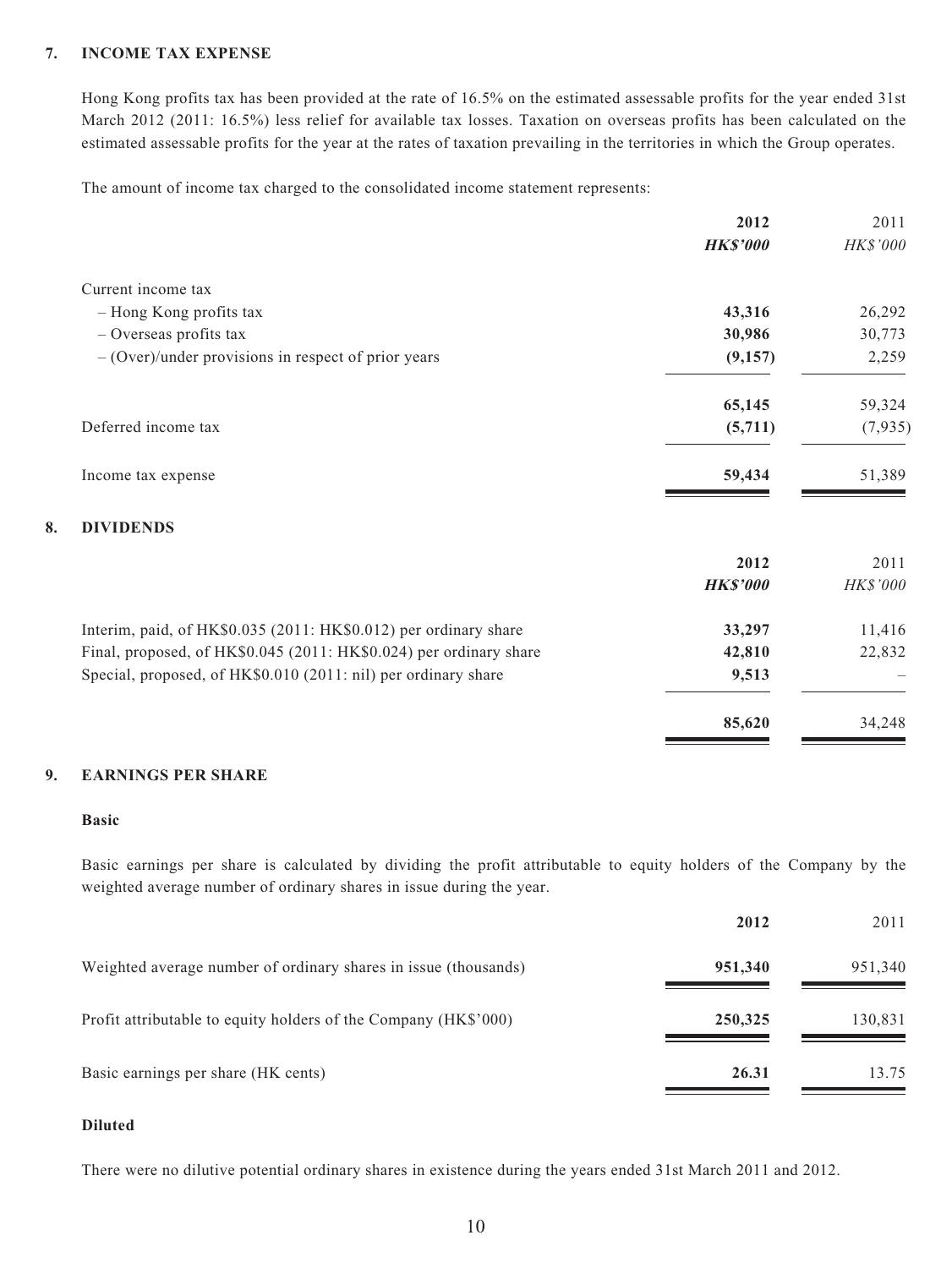#### **10. DEBTORS AND PREPAYMENTS**

|                                               | 2012            | 2011      |
|-----------------------------------------------|-----------------|-----------|
|                                               | <b>HK\$'000</b> | HK\$'000  |
| Trade debtors, gross                          | 191,151         | 153,094   |
| Provision for impairment of trade debtors     | (692)           | (24, 943) |
| Trade debtors, net                            | 190,459         | 128,151   |
| Deposits, prepayments and other debtors       | 265,175         | 208,893   |
|                                               | 455,634         | 337,044   |
| Trade debtors analysed by invoice date (note) |                 |           |
| Below 60 days                                 | 110,310         | 54,098    |
| Over 60 days                                  | 80,841          | 98,996    |
|                                               | 191,151         | 153,094   |

*Note:*

The Group allows an average credit period of 60 days from the invoice date to its trade debtors.

#### **11. CREDITORS AND ACCRUALS**

|                              | 2012            | 2011     |
|------------------------------|-----------------|----------|
|                              | <b>HK\$'000</b> | HK\$'000 |
| Trade creditors              |                 |          |
| Below 60 days                | 270,482         | 193,095  |
| Over 60 days                 | 55,448          | 65,270   |
|                              | 325,930         | 258,365  |
| Other creditors and accruals | 267,640         | 167,248  |
|                              | 593,570         | 425,613  |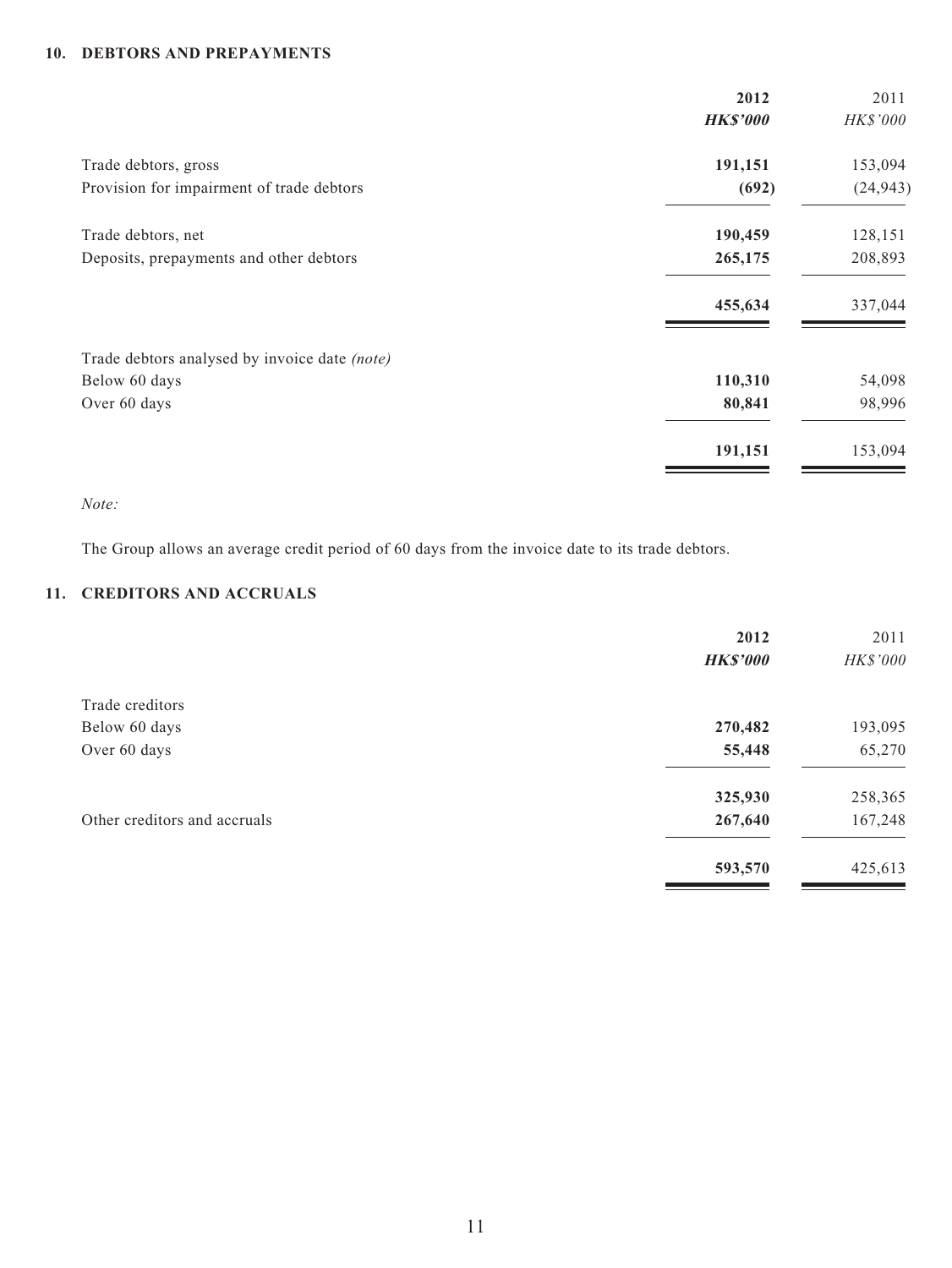#### **12. COMMITMENTS**

#### **(a) Capital commitments for property, plant and equipment**

|                                                                      | 2012<br><b>HK\$'000</b> | 2011<br>HK\$'000 |
|----------------------------------------------------------------------|-------------------------|------------------|
| Contracted but not provided for<br>Authorised but not contracted for | 2,575                   | 7,780<br>–       |
|                                                                      | 2,575                   | 7,780            |

#### **(b) Commitments under operating leases (where the Group is the lessee)**

The Group had future aggregate minimum lease payments under non-cancellable operating leases as follows:

|                                                   | 2012            | 2011            |
|---------------------------------------------------|-----------------|-----------------|
|                                                   | <b>HK\$'000</b> | <b>HK\$'000</b> |
| <b>Buildings</b>                                  |                 |                 |
| Not later than one year                           | 564,606         | 445,236         |
| Later than one year but not later than five years | 583,987         | 422,587         |
| Later than five years                             | 16,051          | 18,689          |
|                                                   | 1,164,644       | 886,512         |

#### **(c) Operating lease arrangements (where the Group is the lessor)**

The Group had future aggregate minimum lease receivables under non-cancellable operating leases as follows:

|                                                   | 2012            | 2011     |
|---------------------------------------------------|-----------------|----------|
|                                                   | <b>HK\$'000</b> | HK\$'000 |
| Investment property                               |                 |          |
| Not later than one year                           | 2,394           | 2,343    |
| Later than one year but not later than five years | 897             | 1,132    |
|                                                   | 3,291           | 3,475    |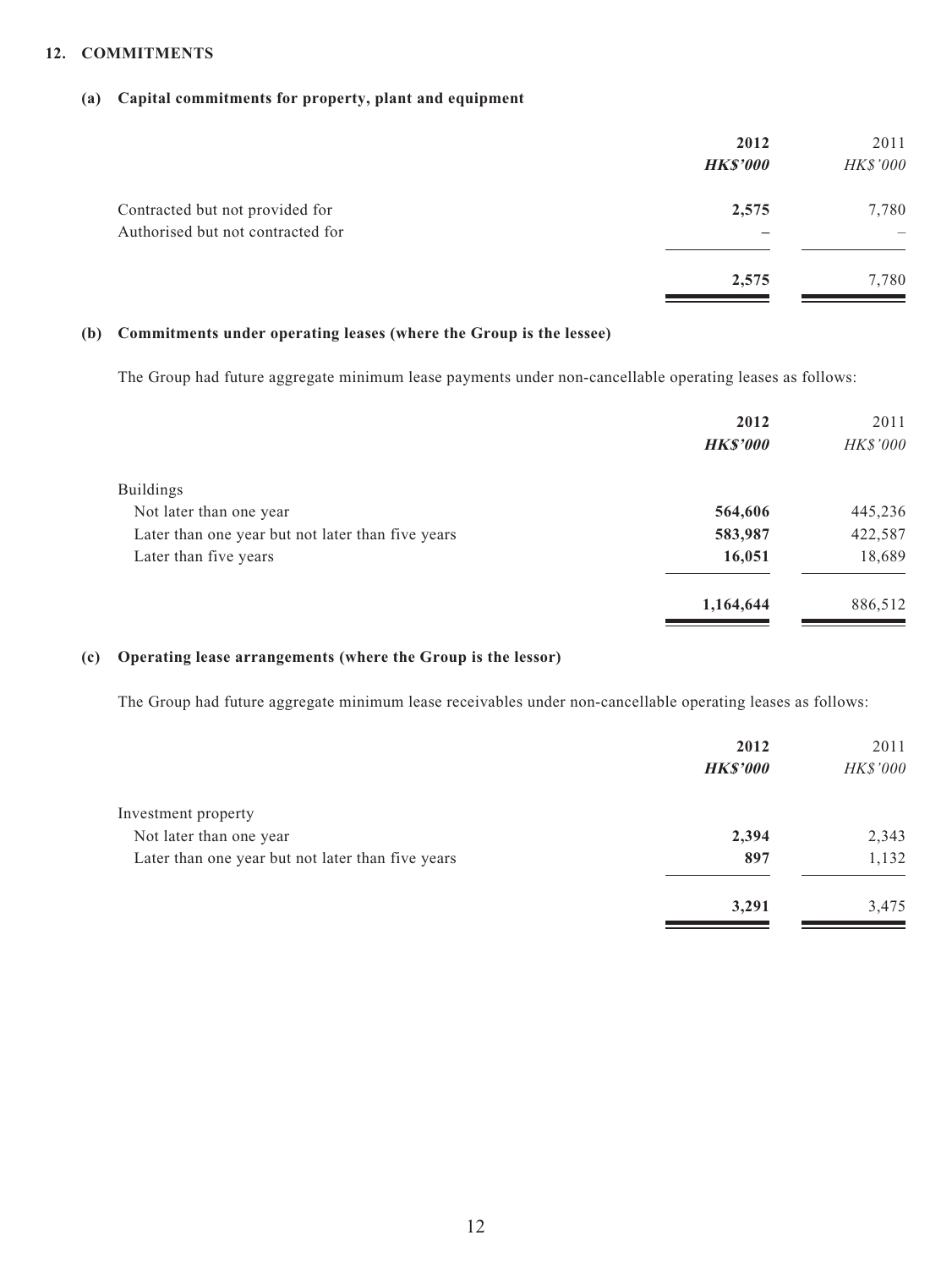# **MANAGEMENT DISCUSSION AND ANALYSIS**

The Board of directors (the "Board") of Stelux Holdings International Limited (the "Company"), present the audited consolidated results of the Company and its subsidiaries (collectively, the "Group") for the year ended 31 March 2012.

# **BUSINESS REVIEW**

The Group is principally engaged in the retailing of mid-range priced watch and optical products under the respective brand names: "CITY CHAIN" and "OPTICAL 88" in Hong Kong, Macau, Mainland China and Southeast Asia. With over 600 stores in our network, we are presently the largest watch and optical retail chain brand within the region, and together with our watch wholesale business have the biggest exposure to the mass consumer market.

For the year ended 31 March 2012, the Group recorded a revenue growth of 23% to HK\$3,330.9 million (2011: HK\$2,705.6 million), with approximately 68% of sales being derived from our key operations in Greater China. Gross profit rose 24% to HK\$2,055.3 million (2011: HK\$1,658.8 million), whilst net profit attributable to equity holders of the Company surged 91% to HK\$250.3 million (2011: HK\$130.8 million). The exponential growth in net profit was mainly attributable to continuous growth in the Group's retail and wholesale businesses coupled with enhanced operating leverage.

# **FINAL DIVIDEND**

The Board recommends the payment of a final dividend of HK\$0.045 (2011: HK\$0.024) per share. Together with the interim dividend of HK\$0.035, this represents a payout of 30% for the year ended 31 March 2012 (2011: 26%).

# **SPECIAL DIVIDEND AND BONUS ISSUE OF SHARES**

To celebrate our 40th anniversary as a listed company and in recognition of the continuous support of our shareholders, the Board recommends the payment of a one-off special dividend of HK\$0.01 per share.

The Board further proposes a bonus issue on the basis of one share of HK\$0.10 of the Company for every ten existing shares held by the Company's shareholders whose names are on the register of members on Friday, 31st August, 2012. The proposed bonus shares will not rank for the above recommended final dividend or special dividend. Details of this proposed bonus issue of shares and its expected timetable is set out in a separate announcement dated 27th June 2012.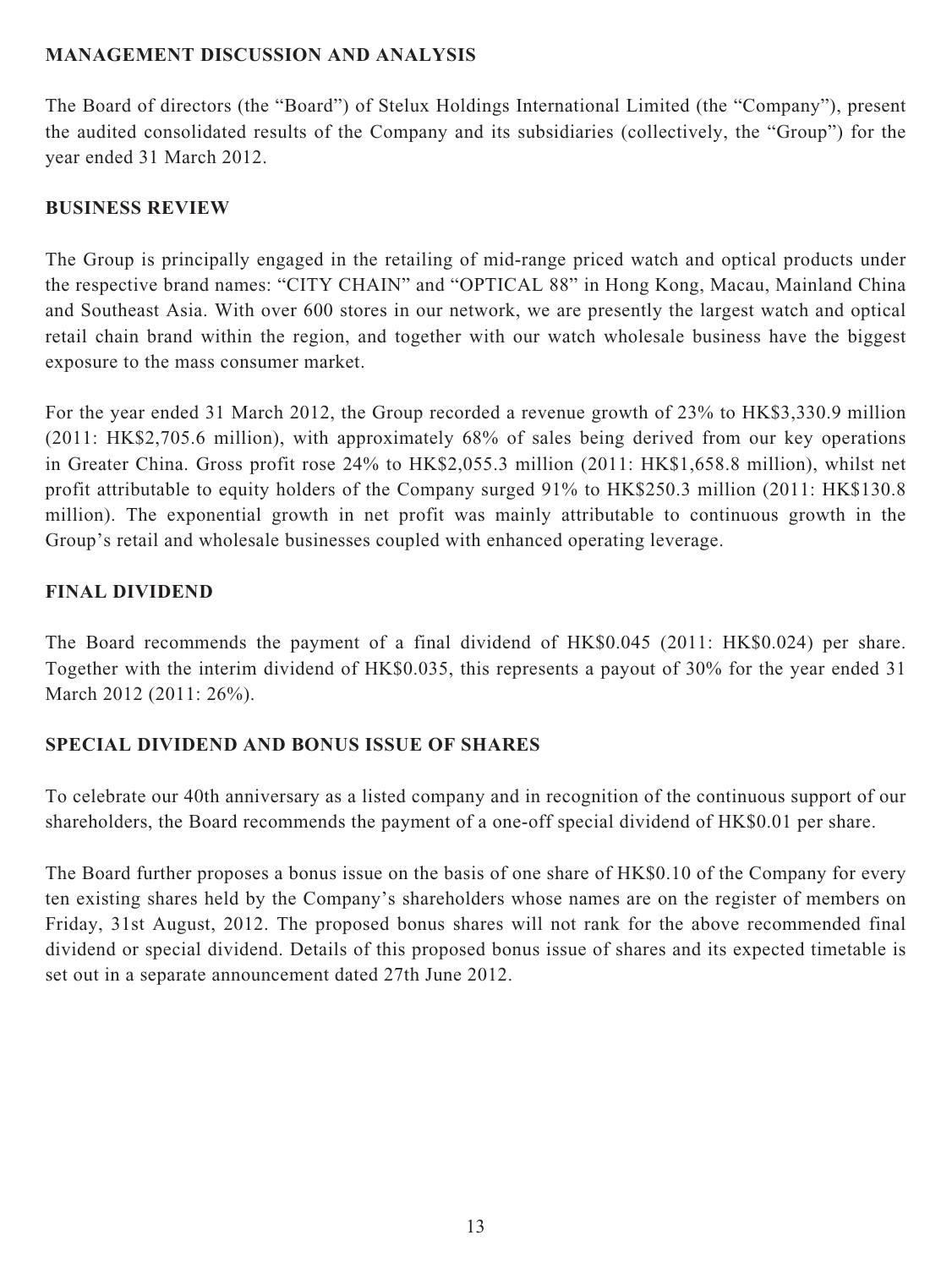# **"CITY CHAIN" – WATCH RETAIL BUSINESS**

For the year ended 31 March 2012, revenue from our watch retail business increased by 27% to HK\$1,803.5 million (2011: HK\$1,416.2 million) and accounted for approximately 54% of the Group's overall sales. Earnings before interest and tax ("EBIT") amounted to HK\$190.8 million, representing a growth of 91% from HK\$99.7 million last year. The increase in revenue was mainly due to significant sales contributions from our key Hong Kong and Macau operations, which benefited from the rise in Mainland Chinese tourists.

As of 31 March 2012, "CITY CHAIN" has 400 stores (2011: 344 stores). Breakdown by geographical region is presented as follows:

|                   | 2012 | 2011 | Change |
|-------------------|------|------|--------|
| Hong Kong & Macau | 98   | 79   | $+19$  |
| Mainland China    | 101  | 80   | $+21$  |
| Southeast Asia    | 201  | 185  | $+16$  |
| Total             | 400  | 344  | $+56$  |

# **Hong Kong and Macau**

With a significant percentage of our Hong Kong and Macau retail sales derived from Mainland Chinese consumers, the Group's sales revenue continued to benefit from the growth in Mainland Chinese travellers. Despite the reported slowdown in Hong Kong's retail sales growth in recent months, the Group's sales remained resilient due to our unique positioning as a mid-priced watch retailer. For the year ended 31 March 2012, Hong Kong and Macau watch retail sales reached HK\$1,109.1 million, up 40% from last year (2011: HK\$791.3 million). EBIT also increased by a robust 107% to HK\$227.3 million from HK\$109.6 million last year.

Rental pressure remains a key concern for many Hong Kong retailers. However, with a wide network of stores, the Group is able to employ a flexible rental strategy – where it will close and relocate stores to nearby locations if rental increases are overly aggressive. As such, overall rental costs were contained at a reasonable level throughout the year. Moreover, strong revenue growth has successfully lowered operating costs as a percentage of overall turnover.

The Group also recognises the importance of executing a sound marketing strategy for our popular house brands. Such initiatives have thus set our watch brands apart from its competitors and contributed to the success of our Hong Kong and Macau watch sales. The Group's latest "SOLVIL ET TITUS – TIME IS LOVE" marketing campaign through television commercials, print ads, internet and social media platforms was well received further entrenching the "SOLVIL ET TITUS" brand in the minds of our consumers.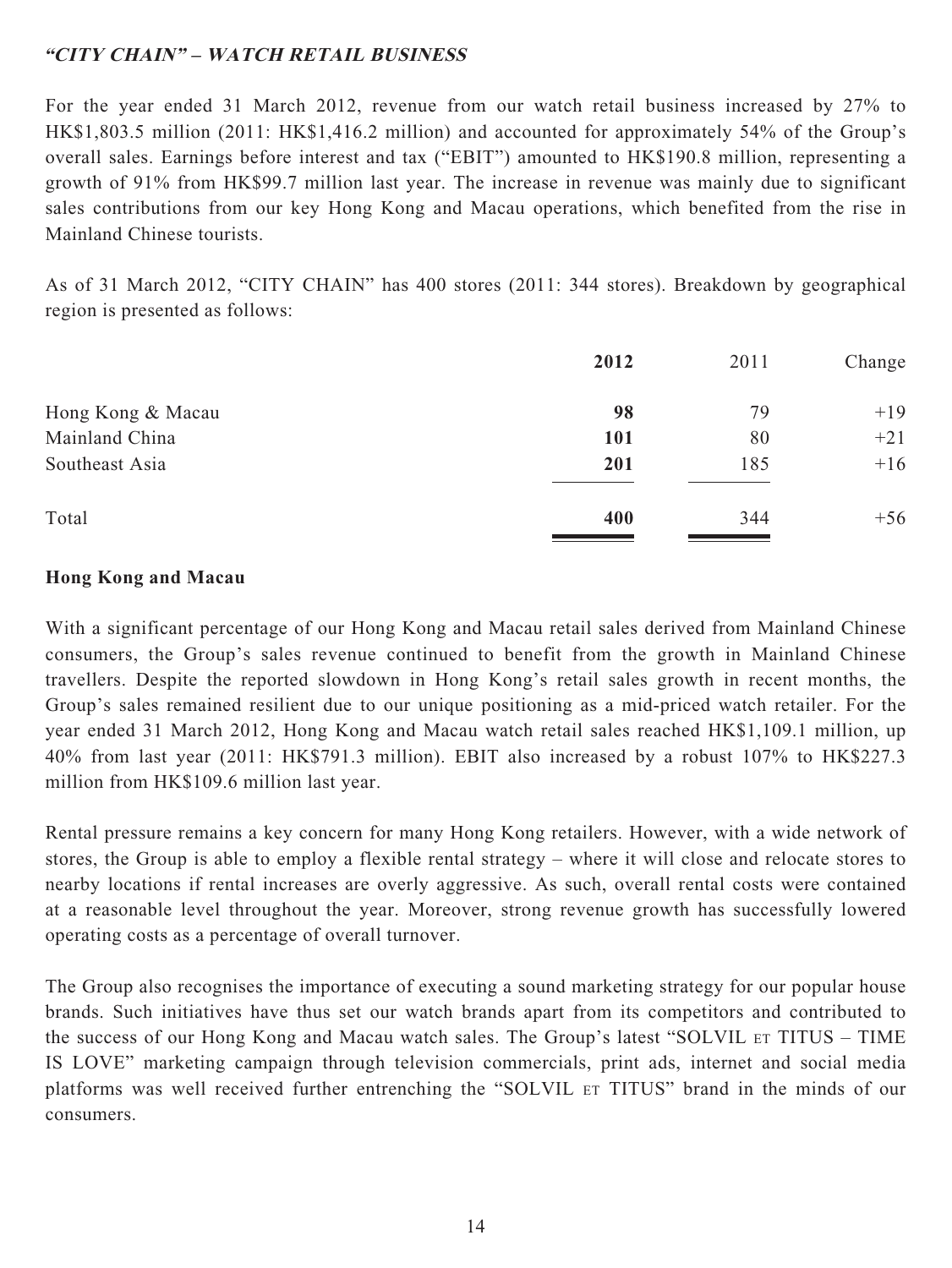# **Mainland China**

Sales revenue from our watch retail business in Mainland China continued to grow recording an increase of 14% to HK\$159.4 million (2011: HK\$140.3 million). This highlighted the positive effects of our store reconfiguration initiatives throughout the fiscal year. By revamping our store network to better meet local shopping preferences, the Group has strengthened the exposure of the "CITY CHAIN" brand amongst local consumers. However, a loss of HK\$55.9 million (2011: HK\$39.8 million) up by 40% was posted as accumulated one-off set-up costs of new and reconfigured stores impacted.

Since our entry into the watch retail market in Guangdong Province in 2005, we have focused on brand building and establishing a good network of stores. City Chain now operates close to 100 stores/counters, primarily, in certain first tier cities within Mainland China with offices strategically located in Beijing, Shanghai and Guangzhou. We have already seen some of the positive effects of this strategy as Mainland Chinese tourists visiting Hong Kong and Macau make "CITY CHAIN" their first choice destination for buying mid-priced fashionable watches.

Now, with a sufficiently established store network in these first tier cities, we believe it is time to move store expansion away from first tier cities and into the fast growing second tier cities. The immediate effect of this will be a levelling off of set up costs as setting up in second tier cities is comparatively cheaper.

In the near term, we plan to focus on (i) fine tuning the store locations in our existing network, (ii) store expansion into neighbouring second tier cities logistically located sufficiently close to allow operation from our three offices, and, (iii) store expansion into second tier cities further away from our offices but identified by management as up and coming with strong purchasing power.

To complement our physical store retail network, plans are underway to develop a TV shopping platform under the "CITY CHAIN" brand covering Shanghai and nearby surrounding cities, and, a nationwide internet shopping platform under the "CITY CHAIN" and "SOLVIL ET TITUS" brands respectively, the latter following on from the very positive feedback to our "SOLVIL ET TITUS" internet commercial. These cost effective approaches will allow us to gain broader retail coverage in Mainland Chinese cities where we have yet to venture into.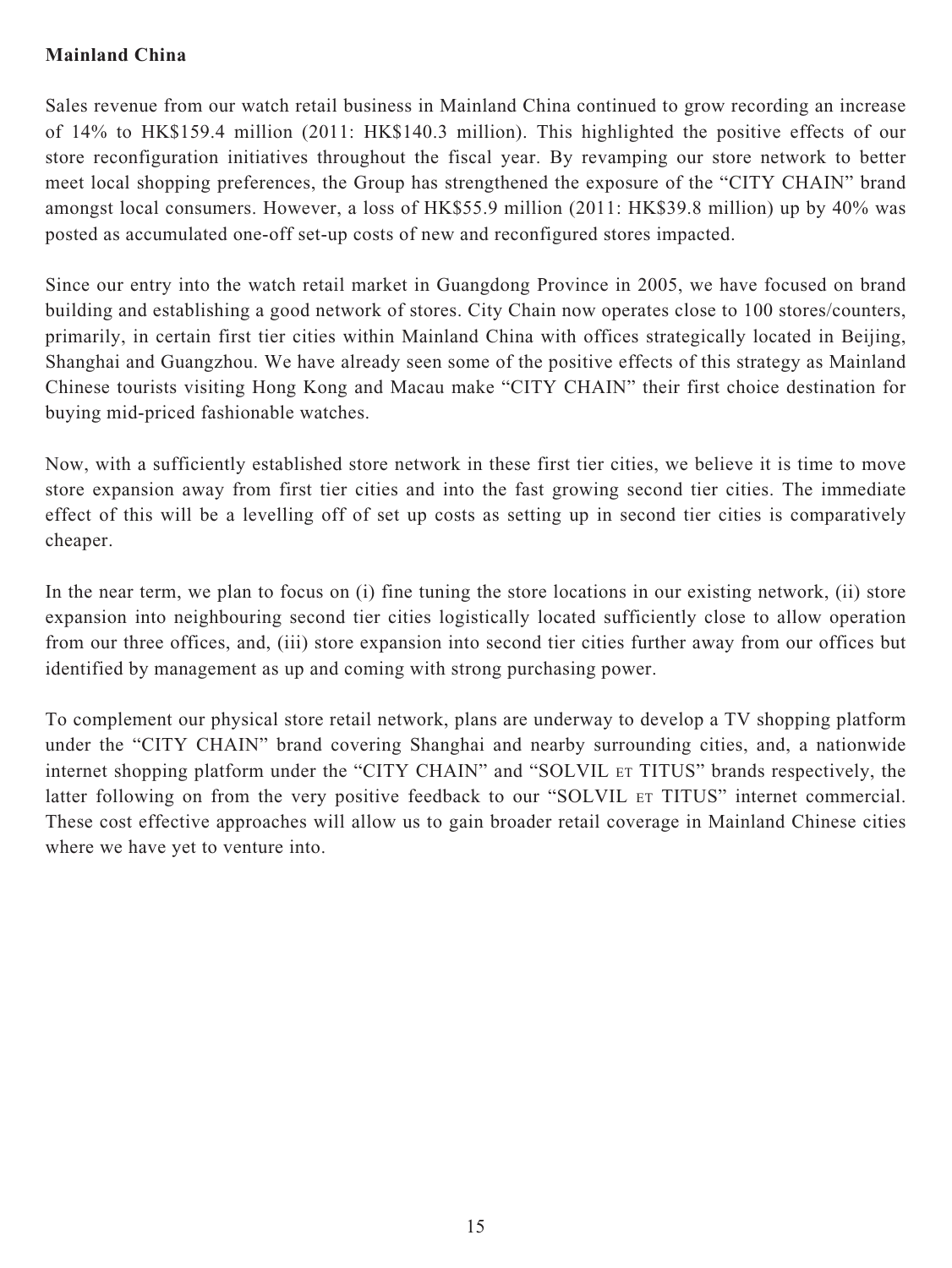Although there are recent signs of slowing in the Mainland Chinese economy, the medium to longer term outlook is positive. As we continue to grow turnover on the back of a sufficiently robust economy, and with anticipated lower setting up costs, we believe that this geographical segment, starting first with our more mature Guangzhou operations, will achieve breakeven results within the next 3 years as stores achieve operational scale.

## **Southeast Asia**

Turnover from our Thailand, Singapore and Malaysia watch retail operations increased 10% to HK\$535.1 million (2011: HK\$484.5 million) whilst EBIT declined 35% to HK\$19.4 million (2011: HK\$29.9 million). This decline was due to factors earlier reported in the Group's interim report 2011/2012. However, specific cost control measures implemented during the fiscal year together with a return of consumer buying in Thailand in the second half saw a return to positive EBIT for our South East Asian business compared to a loss of HK\$2.5 million in the first six months.

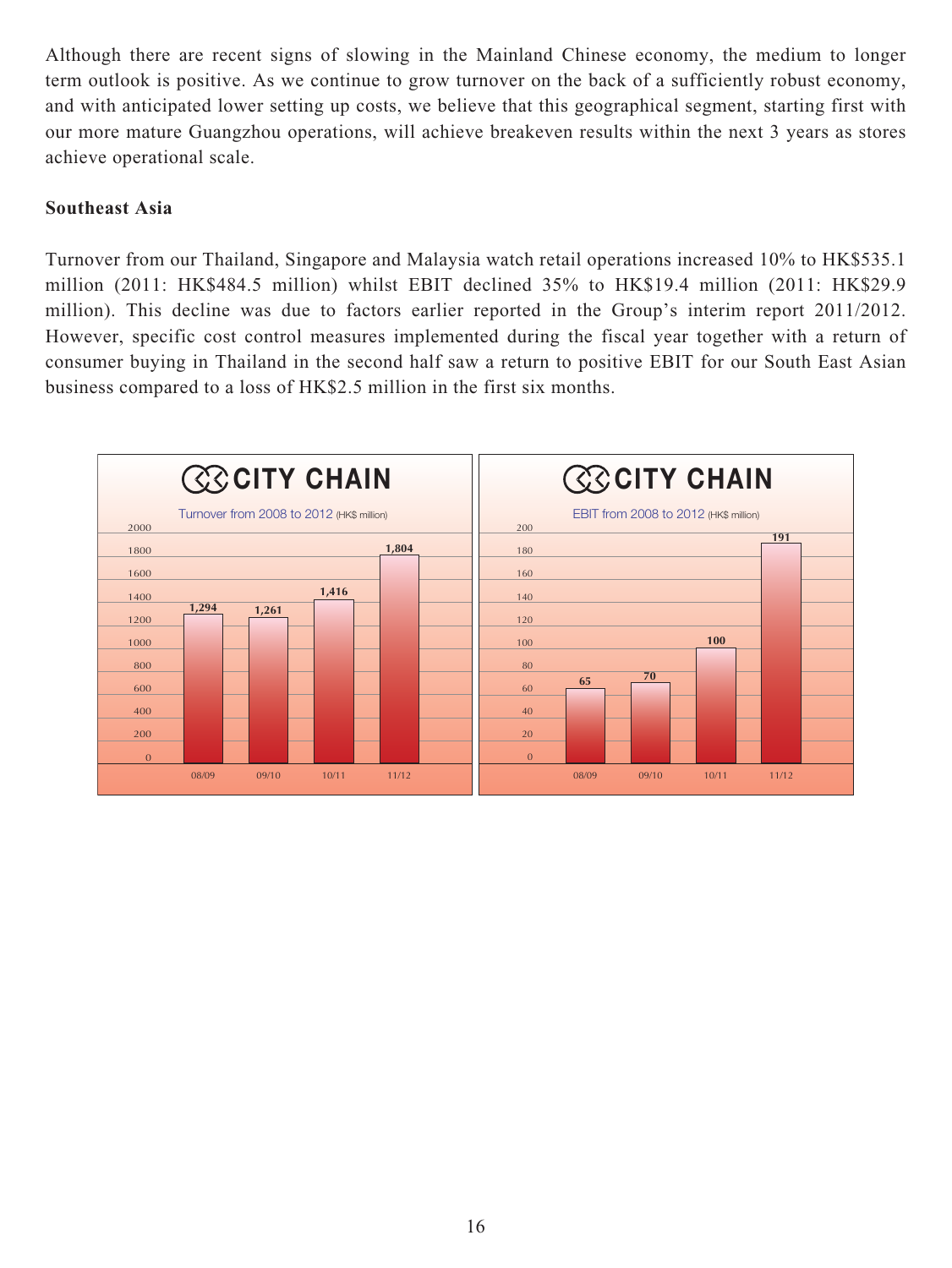# **"OPTICAL 88" – OPTICAL RETAIL BUSINESS**

For the year ended 31 March 2012, revenue from our optical retail business increased by 18% to HK\$1,101.1 million (2011: HK\$931.3 million) and accounted for approximately 33% of the Group's overall sales. EBIT amounted to HK\$84.5 million, representing a growth of 53% from HK\$55.3 million last year.

As of 31 March 2012, "OPTICAL 88" had 229 stores (2011: 215 stores). Breakdown by geographical region is presented as follows:

|                   | 2012 | 2011 | Change |
|-------------------|------|------|--------|
| Hong Kong & Macau | 103  | 93   | $+10$  |
| Mainland China    | 35   | 33   | $+2$   |
| Southeast Asia    | 91   | 89   | $+2$   |
| Total             | 229  | 215  | $+14$  |

# **Hong Kong and Macau**

For the year ended 31 March 2012, Hong Kong and Macau optical retail sales reached HK\$722.2 million, up 22% from last year (2011: HK\$594.2 million), with EBIT climbing 76% to HK\$76.4 million from HK\$43.4 million last year. This strong increase stems from the continuous support of our customers and increased sales from Mainland Chinese tourists.

Our first lens and frame single brand concept store, "EGG OPTICAL BOUTIQUE", launched in July 2011, has been very positively received. This new business concept offers products within our core mid-price range of HK\$500 to HK\$1,000 and targets young and fashionable consumers. In view of the favourable market response, we expect to open more "EGG OPTICAL BOUTIQUE" stores in Hong Kong, Mainland China and Southeast Asia in 2012/2013.

To expedite the development of our wholesale business, the Group acquired an optical wholesale distributor in late December 2011. The integration will effectively enhance the Group's optical brand portfolio and extend our distribution channels to other Asian territories, such as Singapore and Malaysia, bringing greater business opportunities.

# **Mainland China**

Our optical retail business in Mainland China (at this stage concentrated in Guangdong Province) recorded a turnover growth of 27% to HK\$77.8 million (2011: HK\$61.1 million), and a loss of HK\$10.8 million which includes HK\$2 million for the setting up of our Shanghai operations. This loss represents a 7% improvement from last year (2011: loss of HK\$11.6 million).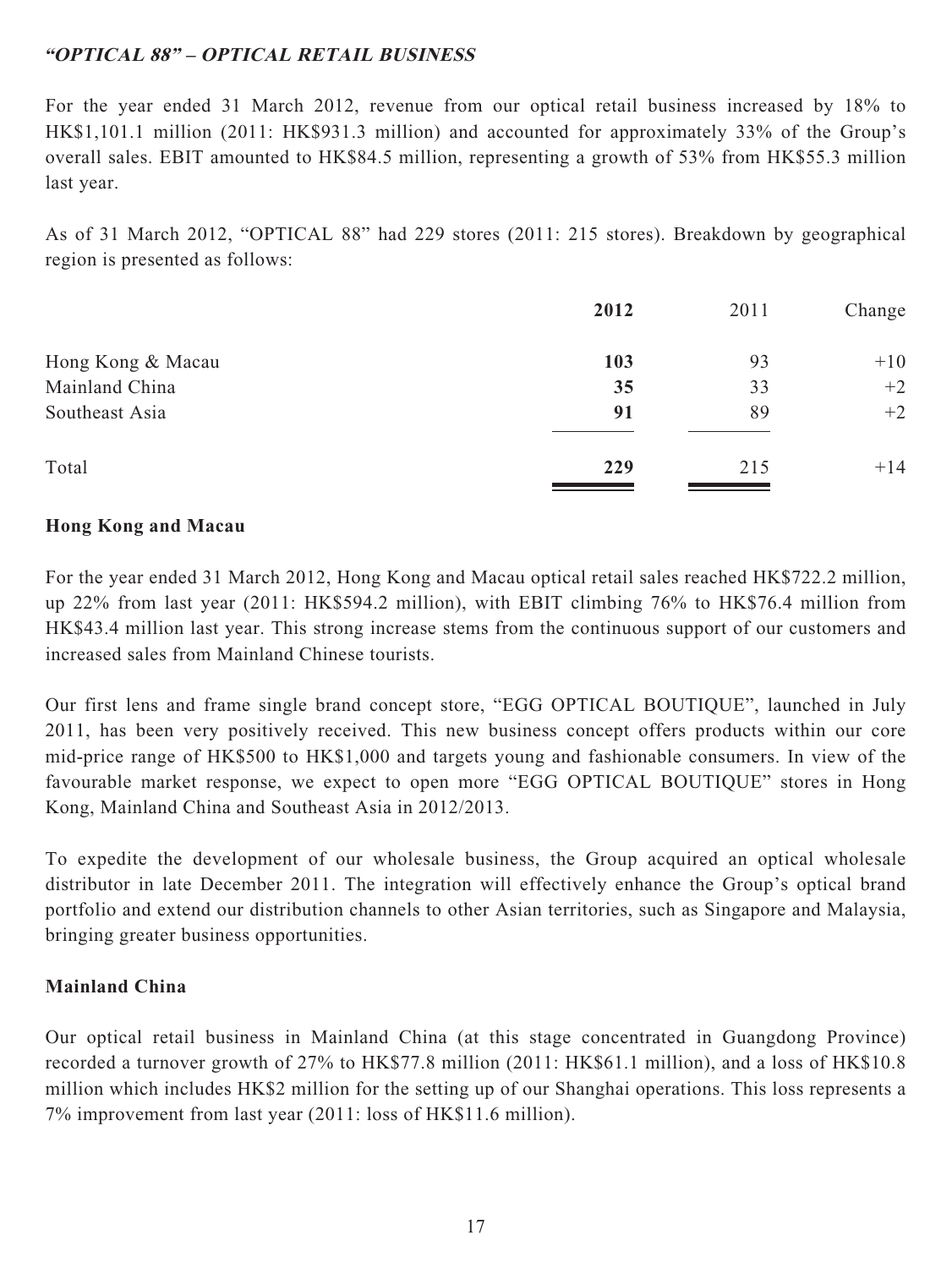We have seen our business in Guangdong Province reporting overall positive contribution at shop level. This together with the narrowing of losses is evident that the "OPTICAL 88" business model (premised on quality and professional eyecare services, and, possessing a business nature requiring time to build a customer base) is well accepted and growing a customer base.

With these positive signs, the Group has started extending its network into other first tier cities. Our first "OPTICAL 88" store in Shanghai, which was opened in October 2011, has been favourably received and opening of new stores in Shanghai and nearby surrounding cities, like Hangzhou, Suzhou and Wuxi is expected to follow in the coming year to strengthen the exposure of "OPTICAL 88". Plans are also in the pipeline to open in Beijing, also, in 2012/2013.

# **Southeast Asia**

The Group's optical retail operations in Thailand, Singapore and Malaysia continued to grow modestly, given the cautious consumer confidence amid the global economic slowdown, with turnover recording a growth of 9% to HK\$301.1 million (2011: HK\$276.0 million). EBIT was HK\$18.9 million down by 20% (2011: HK\$23.5 million). EBIT was particularly hit by the impact of the Thailand flooding, which was more severe than initially expected disrupting the Group's lens supply logistics during the third quarter, otherwise our Thailand business would have posted a much better performance. We anticipate an improved performance for this geographical segment next year.

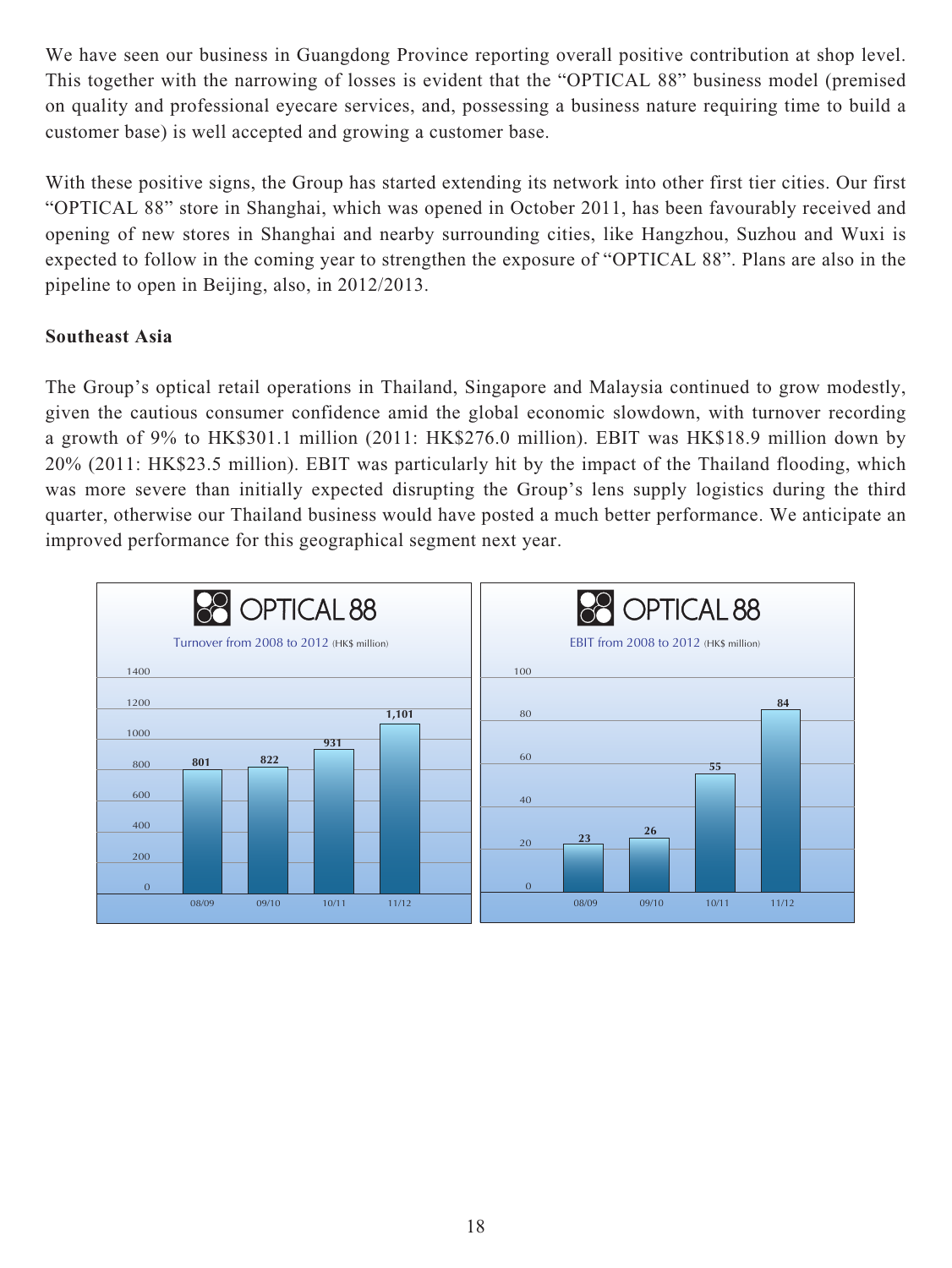# **WATCH ASSEMBLY AND WHOLESALE TRADING**

For the year ended 31 March 2012, the watch assembly and wholesale trading business accounted for approximately 13% of the Group's overall sales. Revenue and EBIT of HK\$424.7 million and HK\$94.4 million respectively were posted (2011: HK\$356.6 million and HK\$75.9 million respectively).

Our watch assembly unit which produces for the Group recorded a positive EBIT as production was up due to increased demand.

Thong Sia Group, a wholly owned subsidiary of the Group, and the exclusive distributor of "SEIKO" watches and clocks in Hong Kong, Singapore and Malaysia returned a set of pleasing results. In celebration of "SEIKO"'s 130th anniversary, comprehensive marketing road shows in Asia were rolledout to promote the brand and its legacy. Advertisements featuring Asian pop stars, Sammi Cheng (鄭秀文) and Lee Hom Wang (王力宏) were also well received.

Our wholesale unit in Mainland China which distributes the Group's "CYMA" and "PRONTO" brands has seen encouraging sales. Due to this positive response, we have strengthened the wholesale team by adding manpower and other resources to make inroads into this large market.

# **OUTLOOK**

Despite some slowdown reported by our business units, we have nevertheless seen low double digit Group turnover growth in the first quarter of 2012/2013. This is certainly encouraging against the backdrop of the Eurozone crisis, the still poor US economy and the slowdown in Mainland China.

Baring these external factors do not significantly deteriorate in the coming months, and with our tested business strategies in place, we are cautiously optimistic the Group will return a positive performance for the fiscal year 2012/2013.

## **FINANCE**

The Group's gearing ratio at balance sheet date was 25% (2011: 22%), which was calculated based on the Group's net debt of HK\$287 million (2011: HK\$212 million) and shareholders' funds of HK\$1,173 million (2011: HK\$982 million). The Group's net debt was calculated based on the Group's borrowings of HK\$508 million (2011: HK\$438 million) less the Group's bank balances and cash of HK\$221 million (2011: HK\$226 million). Of the Group's borrowings at balance sheet date, HK\$423 million (2011: HK\$370 million) were repayable within 12 months.

Of the Group's borrowings, 4% (2011: 8%) were denominated in foreign currencies. The Group's bank borrowings denominated in Hong Kong Dollars were on a floating rate basis at either bank prime lending rates or short term inter-bank offer rates.

The Group does not engage in speculative derivative trading.

As at 31st March 2012, the Group does not have any significant contingent liabilities.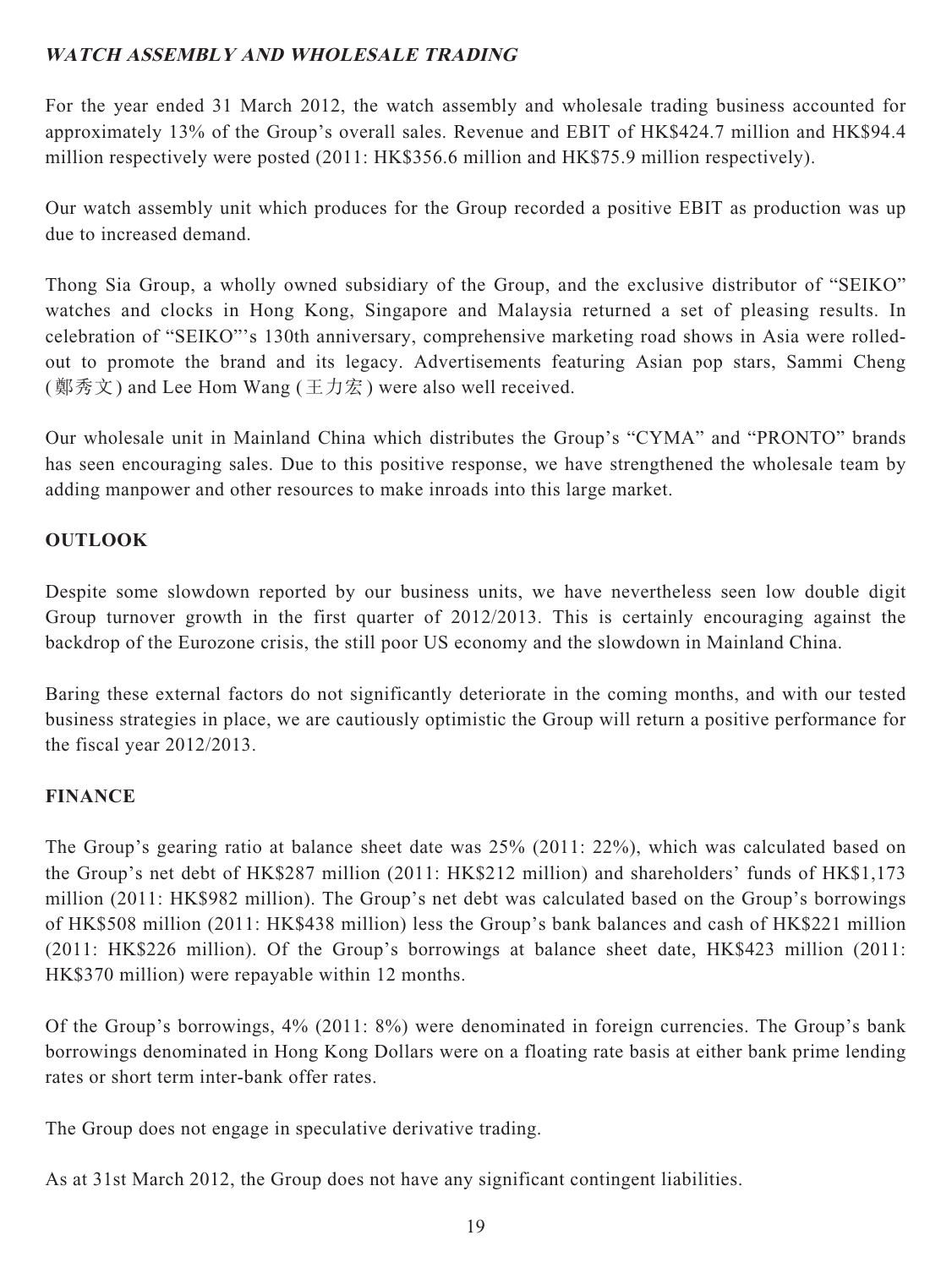# **CAPITAL STRUCTURE OF THE GROUP**

There was no change in the capital structure of the Group during the year.

# **CHANGES IN THE COMPOSITION OF THE GROUP**

There was no change in the composition of the Group during the year.

# **NUMBER AND REMUNERATION OF EMPLOYEES, REMUNERATION POLICIES, BONUS AND TRAINING SCHEMES**

The Group's remuneration policies are reviewed on a regular basis and remuneration packages are in line with market practices in the relevant countries where the Group operates. As of 31st March 2012, the Group had 3,512 (2011: 3,078) employees. The Group offers discretionary bonuses to eligible employees based on the performance of the Group and the individual employee. The Group also provides related training programmes to improve the quality, competence and skills of its employees.

# **DETAILS OF THE CHARGES ON GROUP ASSETS**

As at 31st March 2012, certain of the Group's freehold land and buildings amounting to HK\$193 million (2011: HK\$199 million), investment property amounting to HK\$66 million (2011: HK\$52 million) and leasehold land amounting to HK\$21 million (2011: HK\$30 million) were pledged to secure banking facilities granted to the Group.

# **CLOSURE OF REGISTER OF MEMBERS**

To determine entitlement to attend and vote at the forthcoming Annual General Meeting on 23rd August 2012 (Thursday), the Register of Members of the Company will be closed from 20th August 2012 (Monday) to 23rd August 2012 (Thursday) both days inclusive ("First Book Close"), during which period no transfer of shares will be effected.

To qualify for the entitlement to the proposed final dividend and special dividend for the year ended 31st March 2012, the Register of Members of the Company will be closed from 29th August 2012 (Wednesday) to 31st August 2012 (Friday) both days inclusive ("Second Book Close"), during which period no transfer of shares will be effected.

All transfers accompanied by the relevant share certificates must be lodged with the Company's Hong Kong registrar, Computershare Hong Kong Investor Services Limited, Rooms 1712-1716, 17th Floor, Hopewell Centre, 183 Queen's Road East, Hong Kong for registration no later than 4:30 p.m. on 17th August 2012 (Friday) for the First Book Close and on 28th August 2012 (Tuesday) for the Second Book Close. The final and special dividends will be payable on 14th September 2012 (Friday).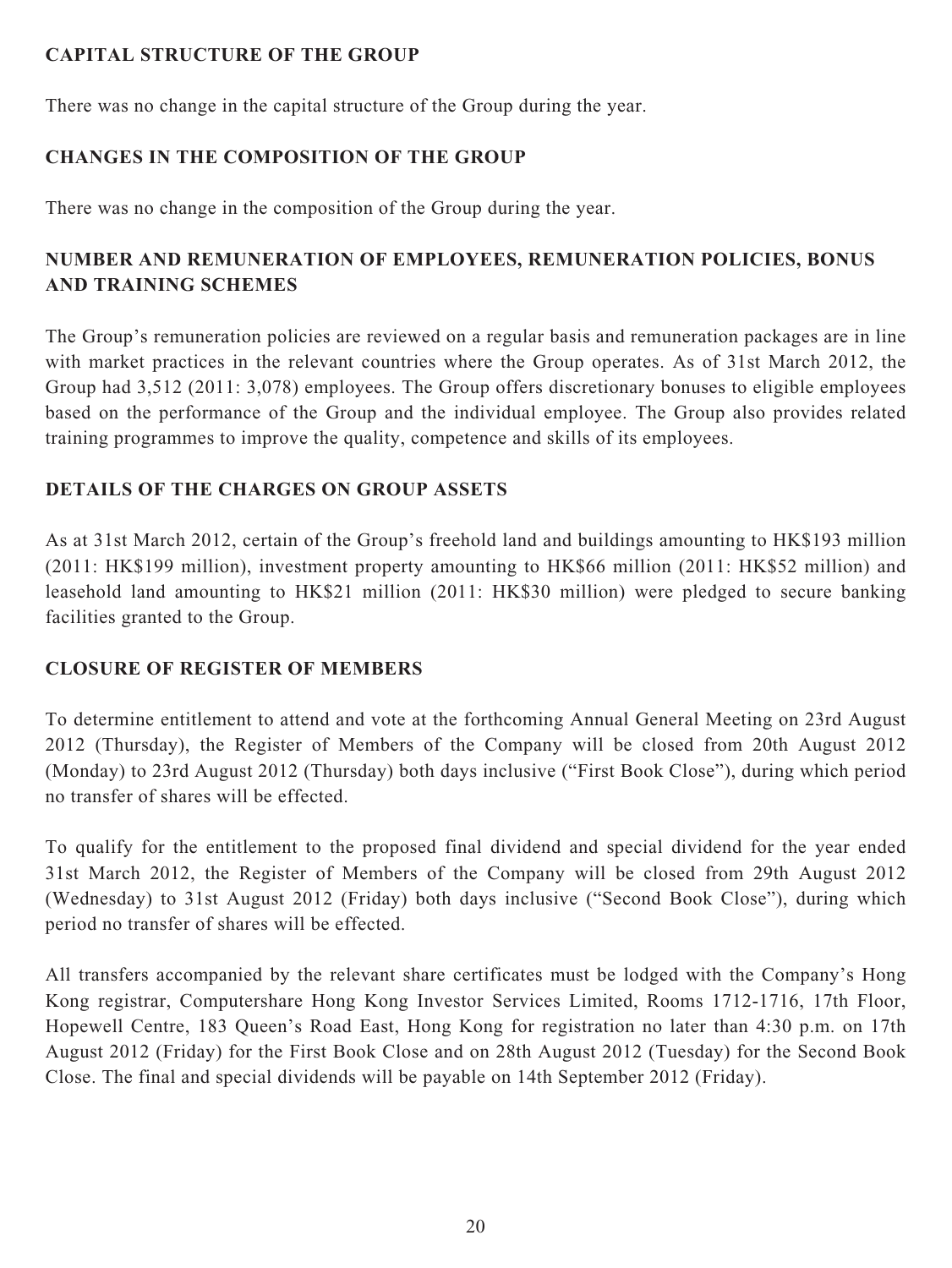## **PURCHASE, SALE OR REDEMPTION OF LISTED SECURITIES**

The Company has not redeemed any of its shares during the period. Neither the Company nor any of its subsidiaries has purchased or sold any of the Company's shares during the year.

# **CORPORATE GOVERNANCE**

During the year ended 31st March 2012, the Company has complied with the code provisions of the Code on Corporate Governance Practices (the "Code Provisions") as set out in Appendix 14 of the Listing Rules, except for the following deviations:

# **Code Provision A.2.1**

Mr. Joseph C.C. Wong was appointed Chairman of the Company on 4th October 2011, subsequent to the resignation of Mr. Wong Chong Po as Chairman of the Company on 31st August 2011.

Under Code Provision A.2.1, the roles of chairman and chief executive officer ("CEO") should be separate and should not be performed by the same individual. The Company believes that vesting the roles of both Chairman and CEO in Mr. Joseph C.C. Wong has the benefit of ensuring consistent leadership within the Group thus enabling more effective and efficient strategic planning for the Group. The Board also believes that the balance of power and authority will not be compromised and is adequately ensured by the existing Board which comprises experienced and competent individuals with more than one-third of the Board being independent non-executive directors.

## **Code Provision A.4.2**

Under Code Provision A.4.2, every director, including those appointed for a specific term, should be subject to retirement by rotation at least once every three years. Not all directors of the Company retire strictly under Code Provision A.4.2 but in accordance with the Company's Bye-Laws. Bye-Law 110(A) stipulates that one-third of the directors of the Company who have been longest serving in office since their last election, except the Chairman, Vice-Chairman or Chief Executive Officer, shall retire from office by rotation at each annual general meeting.

## **Code Provision B.1.3**

This Code Provision deals with the terms of reference of a remuneration committee. The Company has adopted the terms of reference under Code Provision B.1.3 except that the terms of reference do not include reviewing and determining the remuneration packages of senior management. The Company believes that the remuneration packages of senior management should be the responsibility of the executive directors as they are in a better position to appraise the performance of senior management.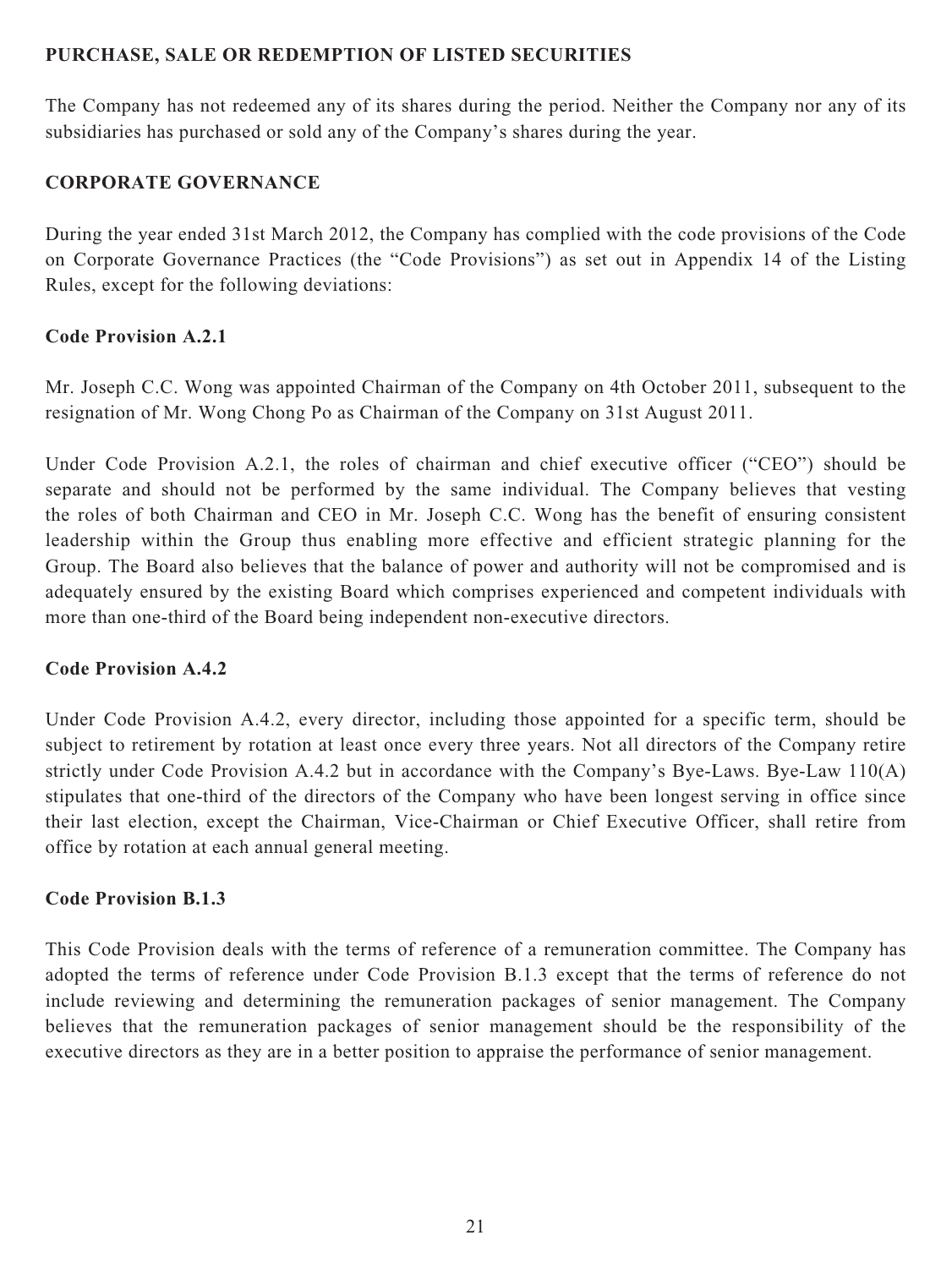## **Code Provision E.1.2**

Under the first part of Code Provision E.1.2, the Chairman of the Board should attend annual general meetings. The then Chairman of the Board, Mr. Wong Chong Po, did not attend the annual general meeting of the Company held on 23rd August 2011 as he was not in Hong Kong, but the respective chairmen of the Audit Committee and the Remuneration Committee were present.

## **Audit Committee**

The Audit Committee comprises three independent non-executive directors, namely Mr. Wu Chun Sang (Chairman of the Audit Committee), Prof. Lawrence Wu Chi Man and Dr. Agnes Kwong Yi Hang. The principal responsibilities of the Audit Committee include the review and supervision of the Group's financial reporting process and internal controls. The Committee held meetings on 22nd June 2011, 23rd November 2011, 21st March 2012 and 19th June 2012 to discuss matters, including, the review of accounting principles and practices adopted by the Group and other financial reporting matters; to ensure the completeness, accuracy and fairness of the financial statements of the Company; to discuss the effectiveness of the systems of internal control throughout the Group including the adequacy of resources, qualifications and experience of staff of the Company's accounting and financial reporting function and their training programmes and budget; to review all significant business affairs managed by the executive directors in particular on connected transactions and to review the Group's results for the years ended 31st March 2011 and 2012 before they were presented to the Board of directors for approval.

## **Remuneration Committee**

The Remuneration Committee comprises Prof. Lawrence Wu Chi Man (Chairman of the Remuneration Committee), Mr. Wu Chun Sang, Dr. Agnes Kwong Yi Hang (all independent non-executive directors) and Mr. Joseph C.C. Wong (Chairman and CEO of the Company). The Committee held a meeting on 27th June 2012 to determine annual bonus entitlement and to conduct an annual salary review of the Group's executive directors.